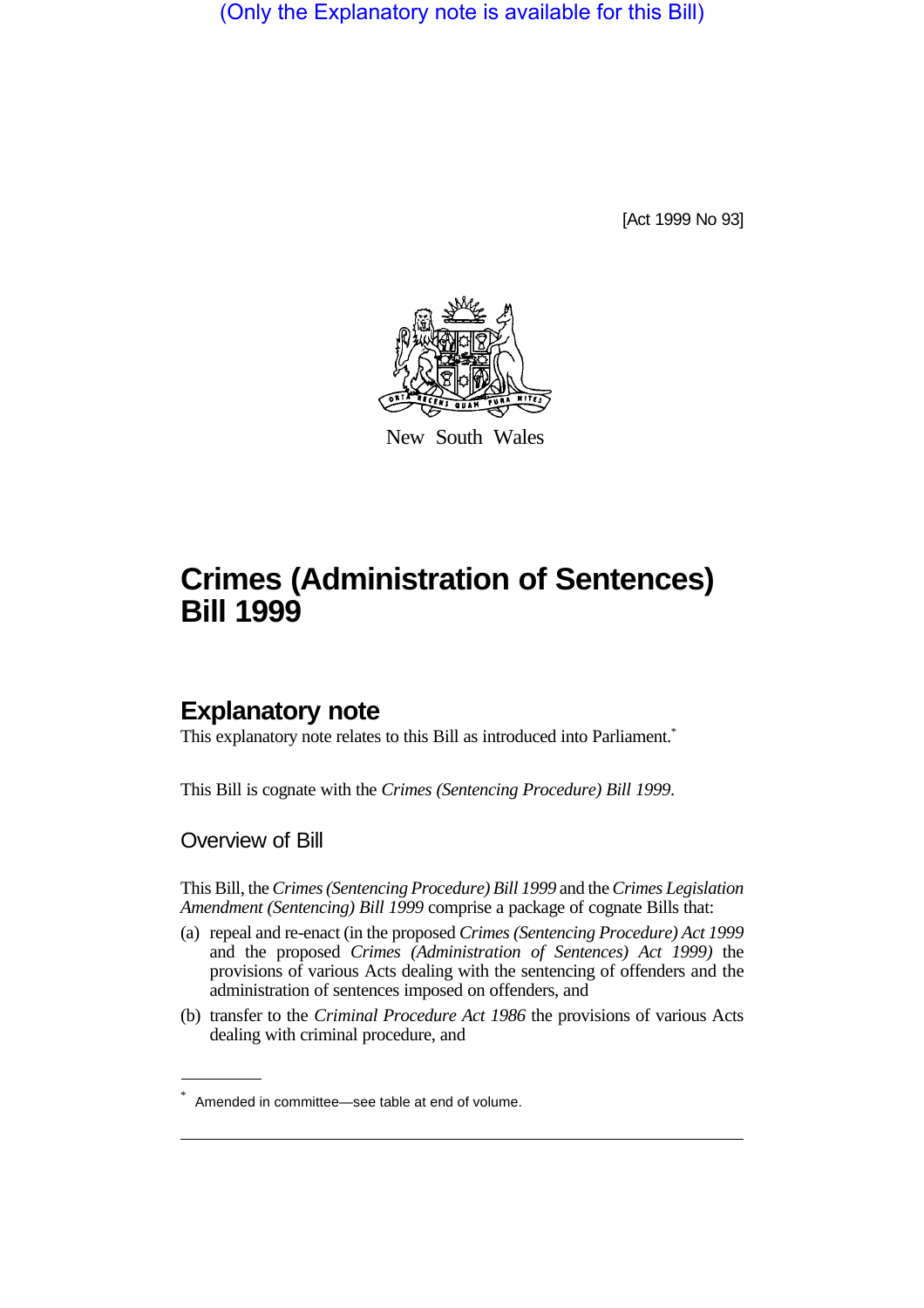Explanatory note

- (c) transfer to the *Crimes Act 1900* and the *Summary Offences Act 1988* various offences created by the provisions of other Acts, and
- (d) abolish the distinction between offences that are felonies and offences that are misdemeanours, and
- (e) abolish the punishment of penal servitude and the punishment of imprisonment with hard or light labour.

The object of this Bill is to re-enact provisions of the following Acts in relation to the administration of sentences imposed on offenders:

- (a) the *Community Service Orders Act 1979*,
- (b) the *Correctional Centres Act 1952*,
- (c) the *Home Detention Act 1996*,
- (d) the *Periodic Detention of Prisoners Act 1981*,
- (e) the *Sentencing Act 1989*.

The re-enacted provisions are substantially the same as those they replace, except as follows:

- (a) the proposed Act extends the purposes for which the Commissioner of Corrective Services may grant leave of absence to inmates of correctional centres,
- (b) the proposed Act replaces the provisions of the *Community Service Orders Act 1979* that make contravention of a community service order a separate offence with provisions that make such a contravention punishable:
	- (i) by an administrative extension (by up to a maximum of 10 hours) of the number of hours of community service work to be carried out under the order, or
	- (ii) by revocation of the order,
- (c) the proposed Act provides for fixed 3-year terms for members of the Parole Board and members of the Serious Offenders Review Council,
- (d) the proposed Act increases, from 3 to 9, the number of community members of the Serious Offenders Review Council.

The Bill also deals with savings and transitional matters.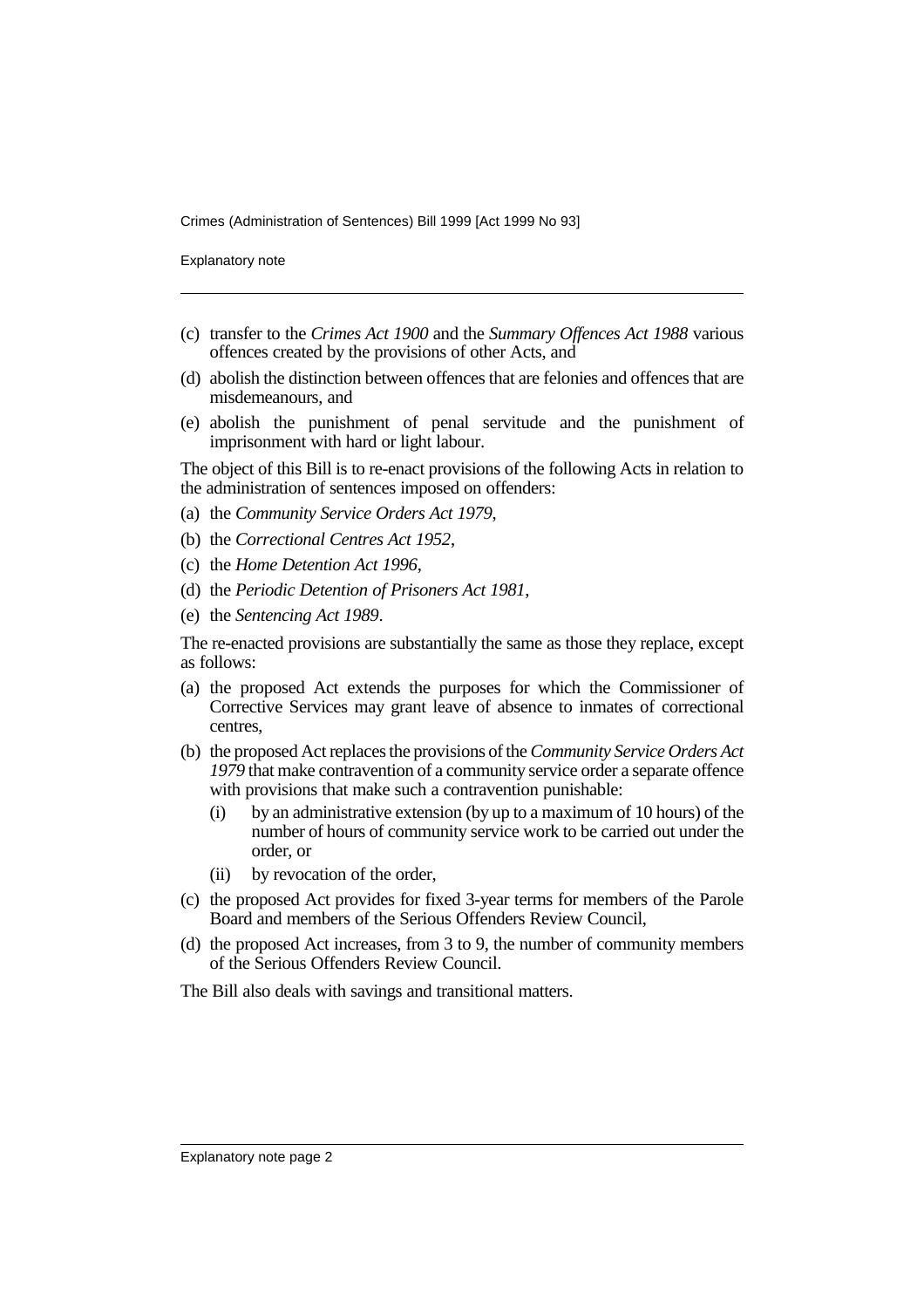Explanatory note

### Outline of provisions

### **Part 1 Preliminary**

The proposed Part contains the following formal provisions (**clauses 1**–**3**):

**Clause 1** specifies the name (also called the short title) of the proposed Act.

**Clause 2** provides for the commencement of the proposed Act on a day or days to be appointed by proclamation.

**Clause 3** defines certain words and expressions used in the proposed Act and provides that notes in the proposed Act do not form part of the proposed Act.

# **Part 2 Imprisonment by way of full-time detention**

#### **Division 1 Preliminary**

The proposed Division (**clauses 4**–**8**) deals with various preliminary matters concerning full-time detention, and includes the following provisions:

**Clause 4** provides that proposed Part 2 will apply to all persons who are committed to a correctional centre to serve a sentence of imprisonment by way of full-time detention or on remand, but will not apply to persons detained under the *Intoxicated Persons Act 1979*.

**Clause 5** sets out the obligations of an inmate while serving a sentence of imprisonment by way of full-time detention.

**Clause 6** empowers the governor of a correctional centre to direct inmates to perform work.

**Clause 7** empowers the Commissioner for Corrective Services (the *Commissioner*) to pay inmates for the work they do, and for other purposes.

**Clause 8** specifies when an inmate's term of imprisonment ends and allows an inmate to be discharged from custody at any time during the 24 hours before the inmate becomes due for discharge.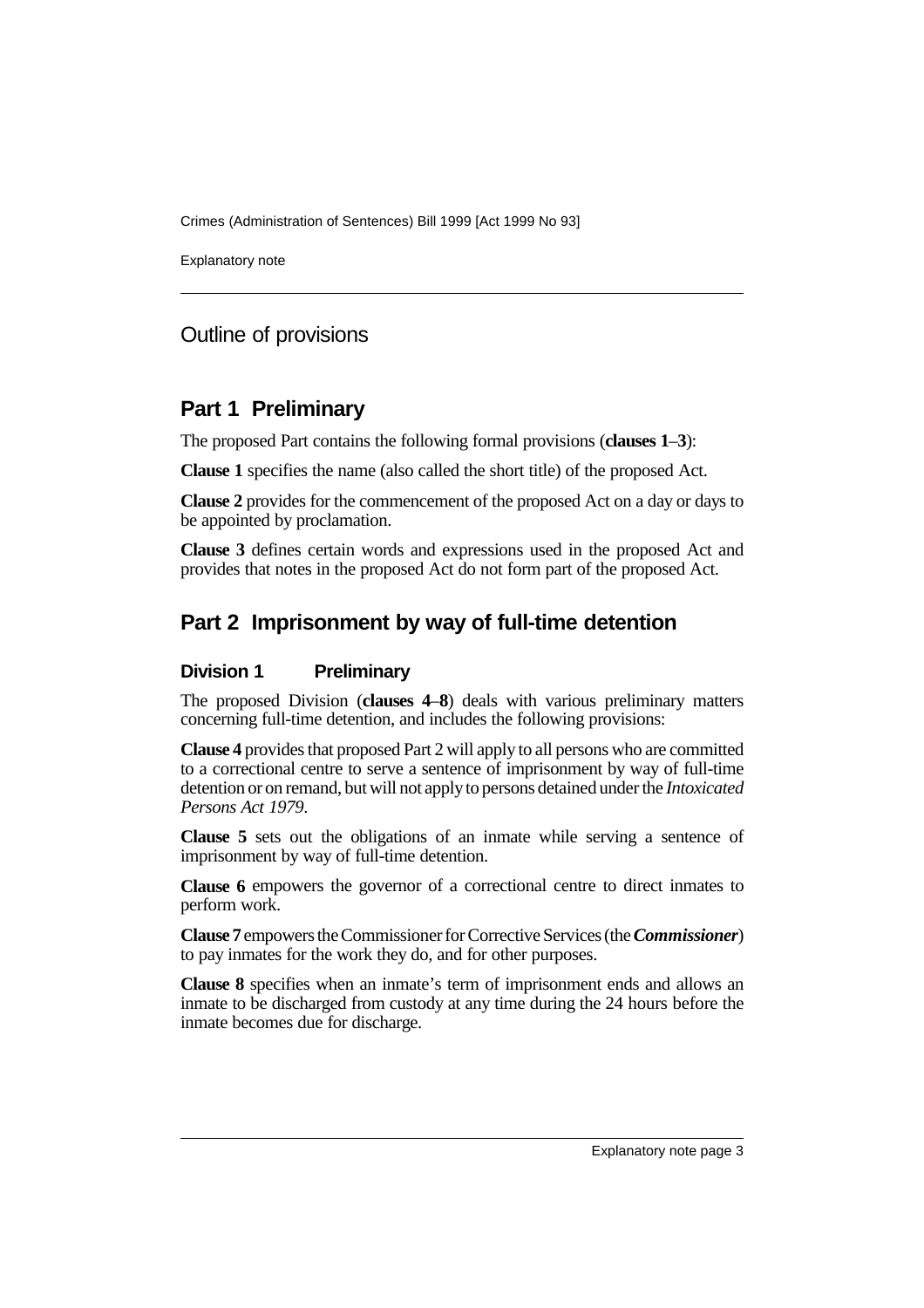Explanatory note

#### **Division 2 Segregated and protective custody**

The proposed Division (**clauses 9**–**22**) deals with the segregation of inmates and the placing of inmates in protective custody (in a similar way to current sections 22AA–22F of the *Correctional Centres Act 1952*), and includes the following provisions:

**Clause 9** defines certain words and expressions used in the proposed Division.

**Clause 10** provides for an inmate to be held in segregated custody, for the protection of others.

**Clause 11** provides for an inmate to be held in protective custody, for the protection of the inmate.

**Clause 12** sets out the effect of a segregated or protective custody direction.

**Clause 13** prevents an inmate from being held in custody for more than 14 days at a time except on the direction of the Commissioner.

**Clause 14** enables the Commissioner to make a direction extending a segregated or protective custody direction for up to 3 months.

**Clause 15** requires a segregated or protective custody direction, or an extension direction, to be in writing, and to set out the grounds on which it is made.

**Clause 16** enables the Commissioner to revoke a segregated or protective custody direction.

**Clause 17** requires the Commissioner to notify the Minister on making an extension direction.

**Clause 18** empowers the Minister to review an extension direction.

**Clause 19** enables an inmate to seek a review of a segregated or protective custody direction from the Serious Offenders Review Council (the *Review Council*).

**Clause 20** empowers the Review Council to make a direction suspending the operation of a segregated or protective custody direction.

**Clause 21** deals with the procedure to be followed by the Review Council in reviewing a segregated or protective custody direction.

**Clause 22** prescribes the decisions that the Review Council may make in relation to its review of a segregated or protective custody direction.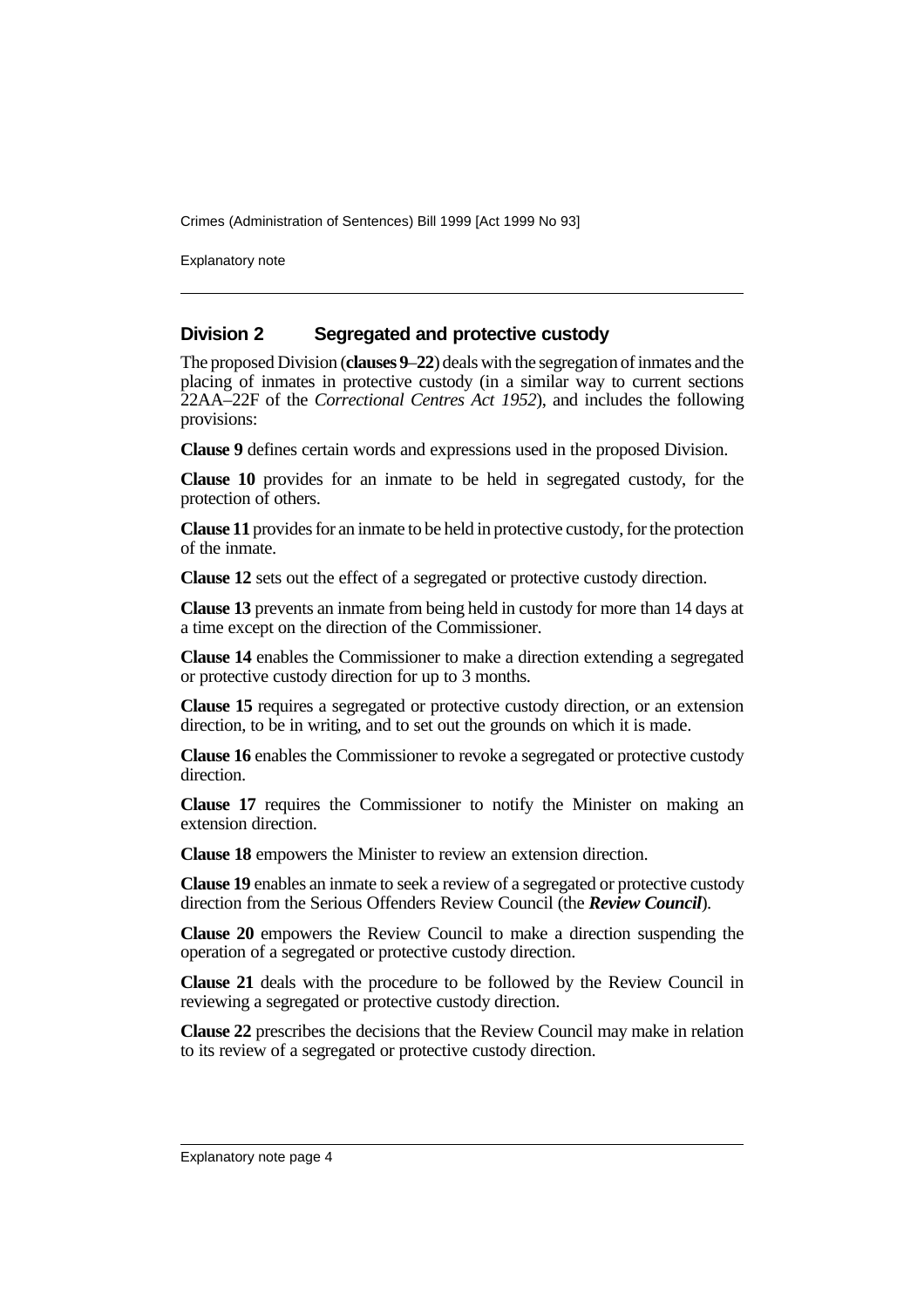Explanatory note

#### **Division 3 Transfer and leave of absence**

#### **Subdivision 1 Transfer and leave of absence within New South Wales**

The proposed Subdivision (**clauses 23**–**26**) deals with the transfer of inmates and the granting of leave of absence to inmates (in a similar way to current Division 1 of Part 5 of the *Correctional Centres Act 1952*), and includes the following provisions:

**Clause 23** empowers the Commissioner to transfer inmates from one correctional centre to another.

**Clause 24** empowers the Commissioner to order that an inmate be transferred to a hospital or other place for medical attention.

**Clause 25** empowers the Commissioner to give local leave orders requiring an inmate's absence from a correctional centre for certain purposes.

**Clause 26** empowers the Commissioner to give local leave permits authorising an inmate's absence from a correctional centre for certain purposes.

#### **Subdivision 2 Interstate leave of absence**

The proposed Subdivision (**clauses 27**–**37**) deals with the granting of interstate leave of absence to inmates (in a similar way to current Division 2 of Part 5 of the *Correctional Centres Act 1952*), and includes the following provisions:

**Clause 27** defines certain words and expressions used in the proposed Subdivision.

**Clause 28** enables the Governor to declare laws of other jurisdictions to be corresponding laws for the purposes of the proposed Subdivision.

**Clause 29** enables the Commissioner to issue interstate leave permits to let inmates travel interstate for specified purposes.

**Clause 30** provides that an interstate leave permit authorises its holder to be absent from a correctional centre for the purposes specified in the permit.

**Clause 31** enables the Commissioner to vary or revoke an interstate leave permit.

**Clause 32** makes it an offence for an inmate to contravene any of the conditions on which an interstate leave permit has been issued.

**Clause 33** requires the Commissioner to notify the jurisdictions to or through which an inmate is to travel under the authority of an interstate leave permit of the fact that the permit has been issued.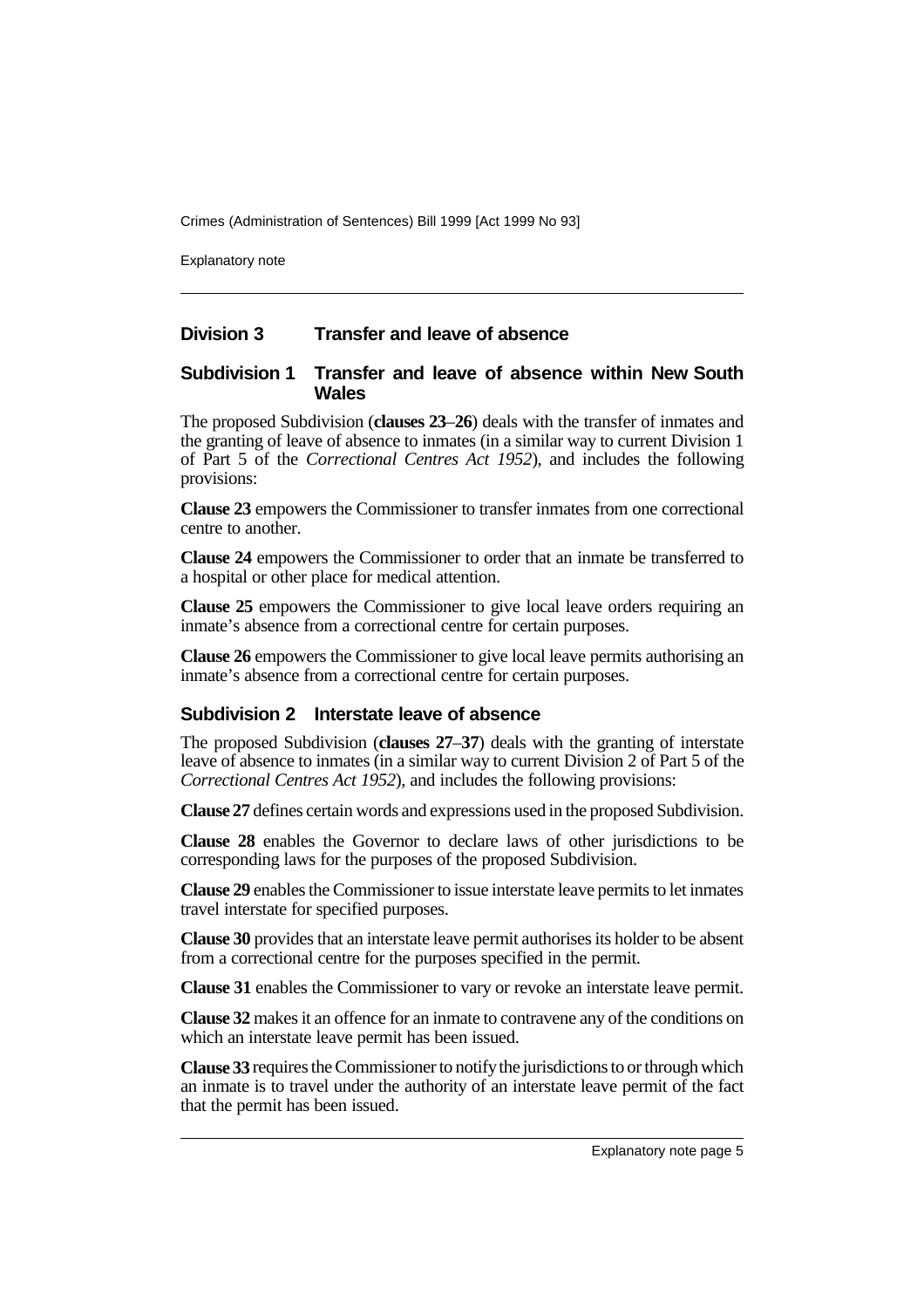Explanatory note

**Clause 34** authorises a police officer or correctional officer of another jurisdiction to retain custody, while in New South Wales, of a prisoner the subject of an interstate leave permit issued under a corresponding law of that jurisdiction.

**Clause 35** authorises a police officer or correctional officer of another jurisdiction to arrest an interstate prisoner who escapes from custody, while in New South Wales, if the prisoner is the subject of an interstate leave permit issued under a corresponding law of that jurisdiction.

**Clause 36** provides for the return of escaped interstate prisoners to their State of origin.

**Clause 37** renders the Crown liable for any damage caused in another jurisdiction by an inmate the subject of an interstate leave permit issued by the Commissioner.

#### **Subdivision 3 Miscellaneous**

The proposed Subdivision (**clauses 38**–**41**) deals with the custody of inmates while on leave of absence (in a similar way to current Division 3 of Part 5 of the *Correctional Centres Act 1952*), and includes the following provisions:

**Clause 38** provides that an inmate who is absent from a correctional centre in certain of the circumstances allowed by the proposed Act is taken to remain in custody despite the absence.

**Clause 39** enables the Commissioner to issue a warrant for the arrest of an inmate who contravenes a condition of a local leave permit or interstate leave permit. whose local leave permit or interstate leave permit is revoked or who fails to return to custody when a local leave permit or interstate leave permit expires.

**Clause 40** provides that a lawful absence from a correctional centre does not affect the length of an inmate's sentence of imprisonment.

**Clause 41** provides that an inmate who is in the custody of the governor of a correctional centre does not cease to be in that custody while in transit through the Australian Capital Territory.

#### **Division 4 Prisoners received from Australian Capital Territory**

The proposed Division (**clauses 42**–**46**) deals with inmates who are received in this State from the Australian Capital Territory (in a similar way to current Part 9 of the *Correctional Centres Act 1952*), and includes the following provisions:

**Clause 42** defines certain words and expressions used in the proposed Division.

**Clause 43** excludes certain persons from the operation of the proposed Division.

Explanatory note page 6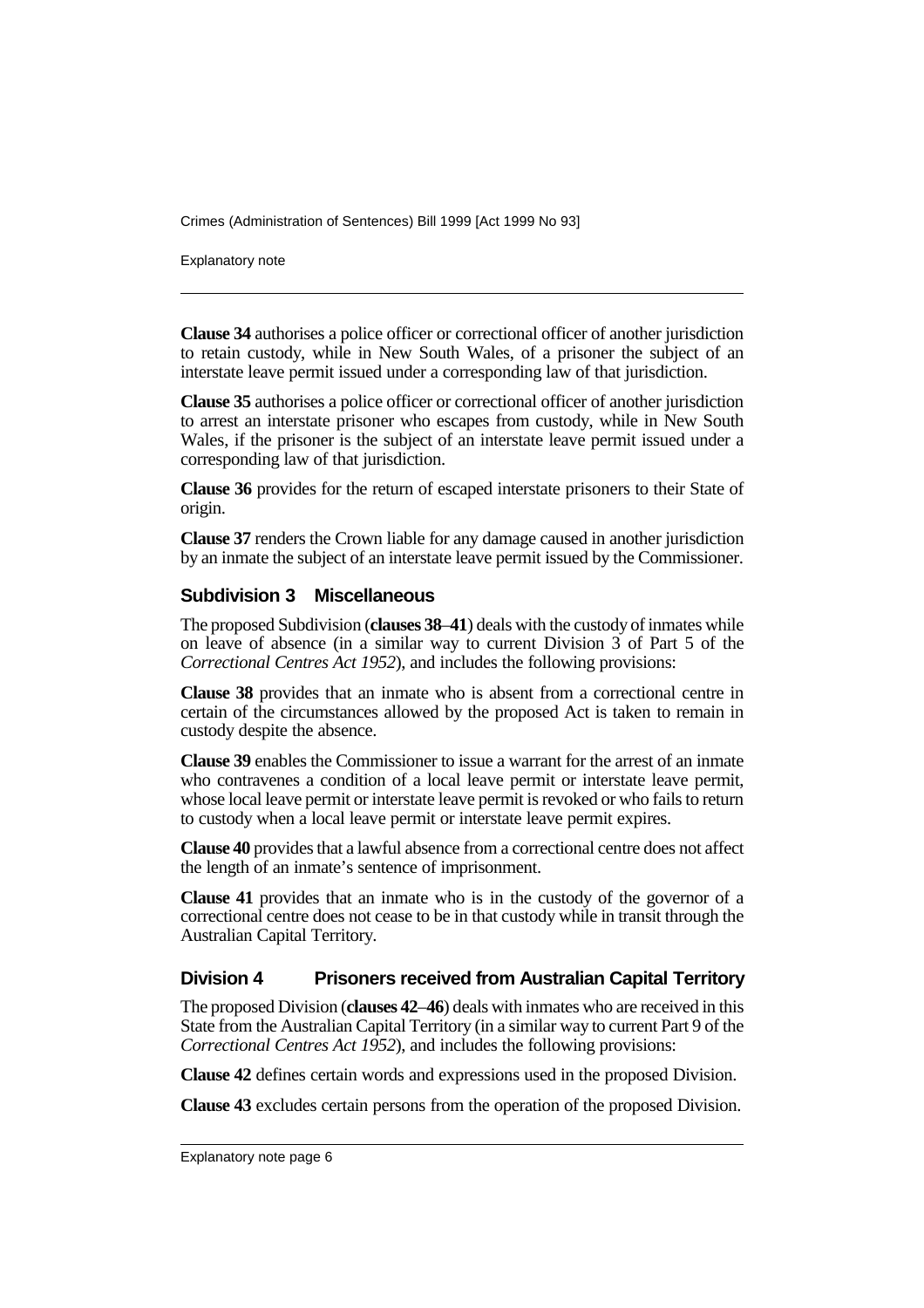Explanatory note

**Clause 44** authorises an ACT constable to have custody of an ACT prisoner in New South Wales if an ACT warrant so provides.

**Clause 45** authorises the governor of a New South Wales correctional centre to give custody of an ACT prisoner to an ACT constable if an ACT warrant authorises the constable to have custody of the prisoner.

**Clause 46** is an evidentiary provision with respect to the proving of an ACT warrant.

#### **Division 5 Prisoners received from Norfolk Island**

The proposed Division (**clauses 47**–**50**) deals with inmates who are received in this State from Norfolk Island (in a similar way to current (uncommenced) Part 9A of the *Correctional Centres Act 1952*), and includes the following provisions:

**Clause 47** defines certain words and expressions used in the proposed Division.

**Clause 48** authorises a Commonwealth constable to have custody of a Norfolk Island prisoner in New South Wales if a Commonwealth warrant so provides.

**Clause 49** authorises the governor of a New South Wales correctional centre to give custody of a Norfolk Island prisoner to a Commonwealth constable if a Commonwealth warrant authorises the constable to have custody of the prisoner.

**Clause 50** is an evidentiary provision with respect to the proving of a Commonwealth warrant.

#### **Division 6 Correctional centre discipline**

The proposed Division (**clauses 51**–**65**) deals with correctional centre discipline (in a similar way to current Part 4 of the *Correctional Centres Act 1952*), and includes the following provisions:

**Clause 51** defines certain words and expressions used in the proposed Division.

**Clause 52** authorises the governor of a correctional centre to inquire into allegations that an inmate has committed a correctional centre offence.

**Clause 53** specifies the action that the governor of a correctional centre may take (including the penalties that may be imposed) on finding an inmate guilty of a correctional centre offence.

**Clause 54** enables the governor of a correctional centre to refer certain correctional centre offences to a Visiting Justice.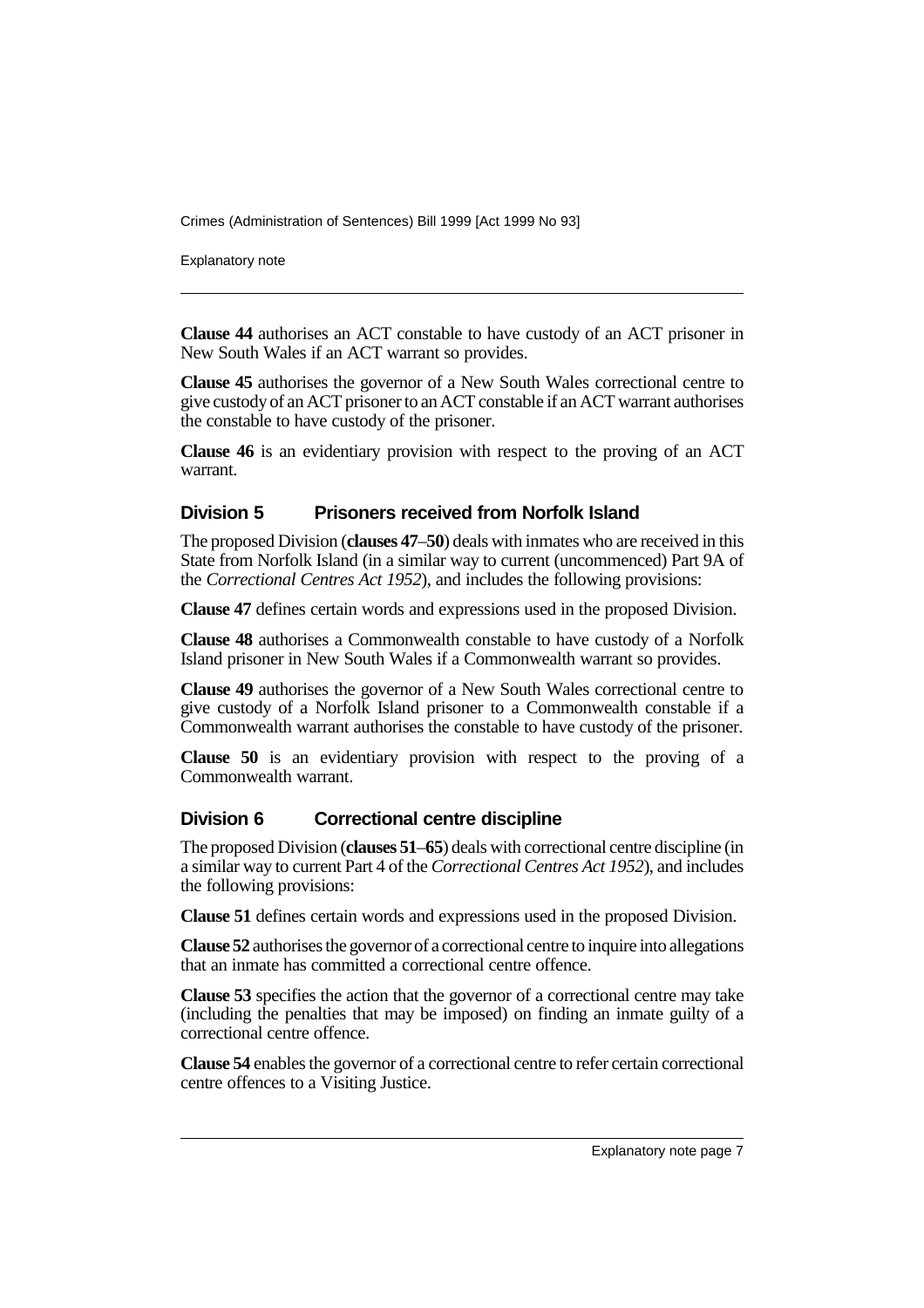Explanatory note

**Clause 55** applies the *Justices Act 1902* to proceedings before a Visiting Justice, and contains other provisions with respect to proceedings before a Visiting Justice in connection with a correctional centre offence.

**Clause 56** specifies the action that a Visiting Justice may take (including the penalties that may be imposed) on finding an inmate guilty of a correctional centre offence.

**Clause 57** enables a Visiting Justice to impose heavier penalties in the case of a correctional centre offence arising out of the results of a drug test or an inmate's refusal to participate in a drug test.

**Clause 58** requires a Visiting Justice who is dealing with a correctional centre offence to order the offence to be dealt with by means of criminal proceedings before a Local Court, and not as a correctional centre offence, if of the opinion that the offence should be dealt with in that manner.

**Clause 59** enables a Visiting Justice to order the payment of compensation for property damage arising from the commission of a correctional centre offence.

**Clause 60** limits the punishment that may be imposed with respect to 2 or more correctional centre offences that are dealt with together to the maximum penalty that could be imposed if only one such offence were being dealt with.

**Clause 61** provides for the keeping of records with respect to penalties imposed on inmates for correctional centre offences.

**Clause 62** gives a right of appeal to the District Court against a decision of a Visiting Justice to extend an inmate's sentence of imprisonment by way of punishment for a correctional centre offence.

**Clause 63** prevents proceedings for a correctional centre offence from being taken against an inmate if criminal proceedings for the offence have been brought against the inmate in a court.

**Clause 64** creates an offence (punishable by a penalty of 5 penalty units) of giving false or misleading information in or in connection with any proceedings under the proposed Division.

**Clause 65** enables a correctional centre offence to be dealt with by the governor of any correctional centre, or by any Visiting Justice, regardless of where the offence is alleged to have been committed.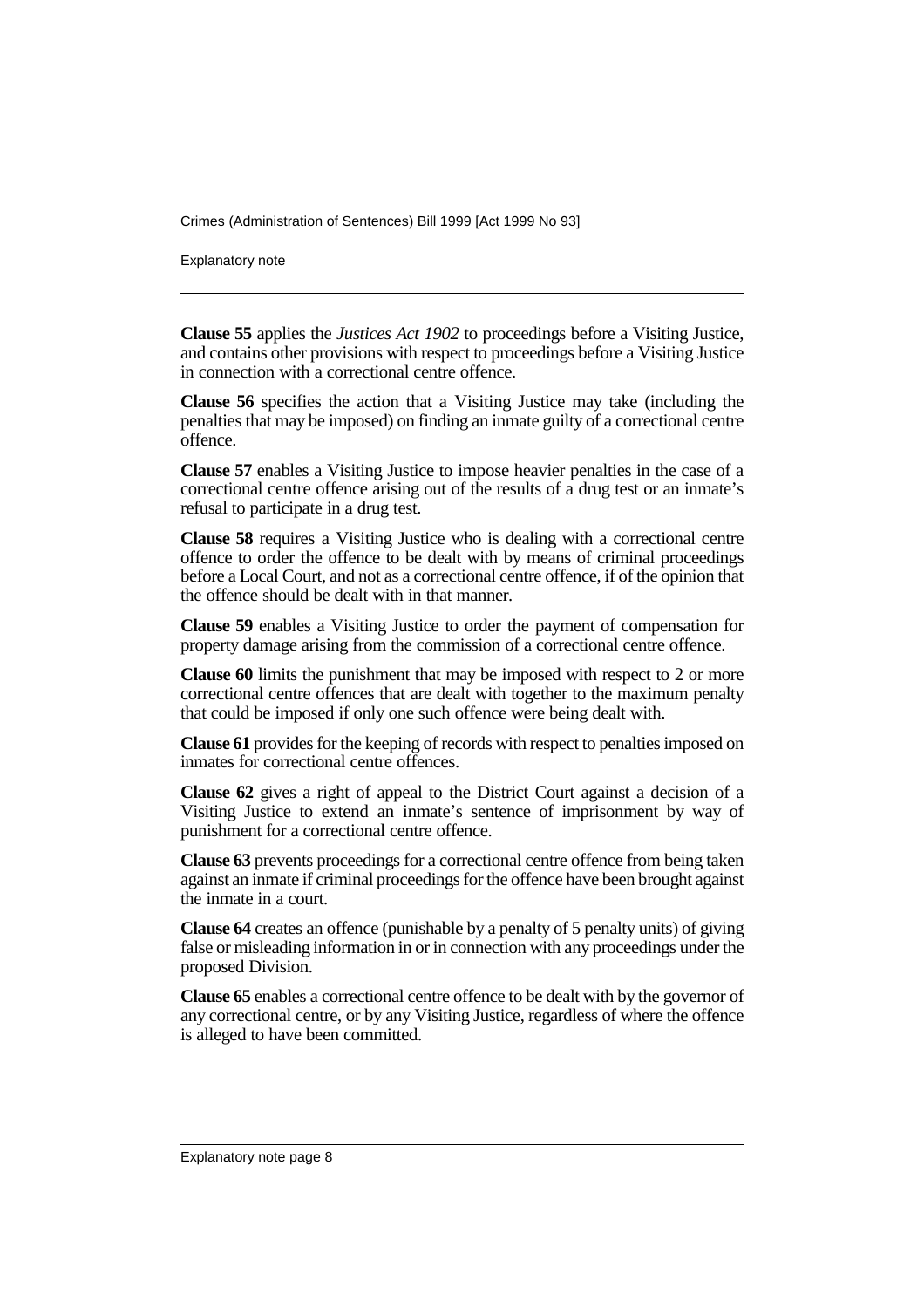Explanatory note

#### **Division 7 Classification of serious offenders**

The proposed Division (**clauses 66–71**) deals with the procedures to be followed by the Review Council in relation to any proposal to recommend a change in a serious offender's classification that would make the serious offender eligible for unescorted leave of absence.

**Clause 66** applies the proposed Division to any such proposal.

**Clause 67** requires notice of any such proposal to be given to victims of the offender.

**Clause 68** allows victims to make written submissions to the Review Council in relation to any such proposal.

**Clause 69** requires the Review Council to consider any written submissions made by victims of the offender before accepting any such proposal.

**Clause 70** requires the Review Council to make a record in its minutes of its decision with respect to any such proposal.

**Clause 71** allows the State to make submissions to the Review Council with respect to any such proposal.

#### **Division 8 Miscellaneous**

The proposed Division (**clauses 72**–**79**) deals with miscellaneous matters relating to the management of correctional centres (in a similar way to current provisions of the *Correctional Centres Act 1952*), and includes the following provisions:

**Clause 72** provides that an inmate is taken to be in the custody of the governor of the correctional centre in which the inmate is held.

**Clause 73** enables a health practitioner to carry out emergency health treatment on an inmate without the need for the inmate's consent.

**Clause 74** requires the governor of a correctional centre to notify a coroner if an inmate dies while in the custody of the governor.

**Clause 75** authorises the governor of a correctional centre to confiscate property that is in the unlawful possession of an inmate.

**Clause 76** authorises the governor of a correctional centre to sell unclaimed property found within a correctional centre, and to deal with the proceeds of sale as unclaimed money.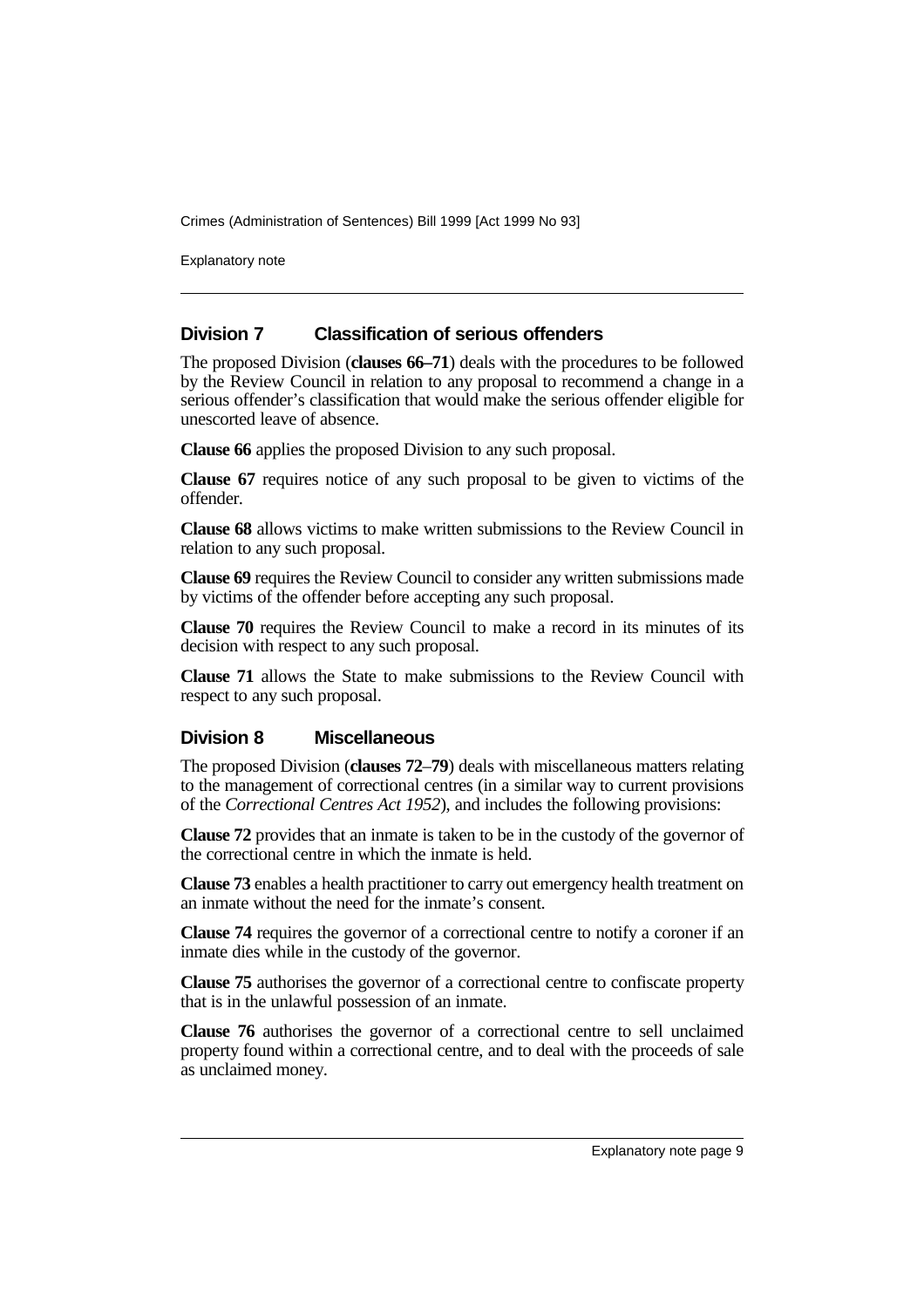Explanatory note

**Clause 77** allows certain agencies to order the attendance of an inmate at proceedings before them, and authorises the governor of the correctional centre in which the inmate is held to produce the inmate in accordance with such an order.

**Clause 78** provides for the use of dogs in a correctional centre.

**Clause 79** specifies matters for which the regulations may provide for the purposes of the proposed Part.

# **Part 3 Imprisonment by way of periodic detention**

#### **Division 1 Preliminary**

The proposed Division (**clauses 80–82**) deals with various preliminary matters concerning periodic detention, and includes the following provisions:

**Clause 80** defines certain words and expressions used in the proposed Part.

**Clause 81** sets out the obligations of an offender while serving a sentence of imprisonment by way of periodic detention.

**Clause 82** specifies the duration of a periodic detention order.

#### **Division 2 Administration of periodic detention orders**

The proposed Division (**clauses 83**–**94**) deals with the administration of periodic detention orders (in a similar way to current Part 3 of the *Periodic Detention of Prisoners Act 1981*), and includes the following provisions:

**Clause 83** specifies when and how an offender is to report to a periodic detention centre.

**Clause 84** enables the Commissioner to direct an offender to participate in certain activities or to carry out community service work.

**Clause 85** provides for the way in which the day, time and place at which an offender must report for periodic detention may be varied.

**Clause 86** provides for the transfer of unruly offenders from a periodic detention centre to a correctional centre.

**Clause 87** enables the Commissioner to grant an offender leave of absence where the offender fails to report to a periodic detention centre.

**Clause 88** enables the Commissioner to grant an offender leave of absence where the offender reports late to a periodic detention centre.

Explanatory note page 10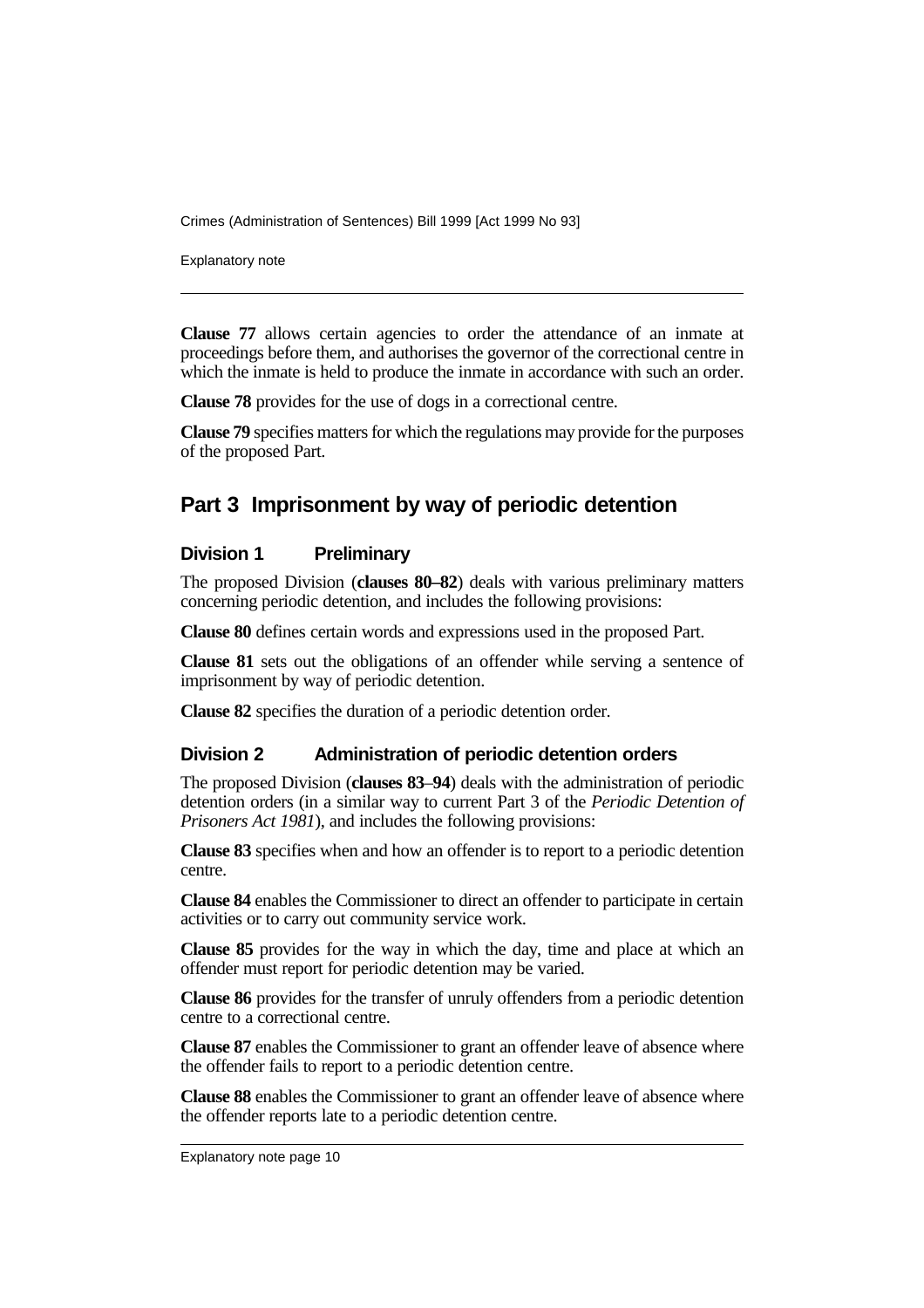Explanatory note

**Clause 89** provides for the extension of an offender's term of imprisonment if the offender fails to report or reports late.

**Clause 90** authorises the Commissioner to grant exemptions from the operation of proposed section 89.

**Clause 91** enables the Commissioner to direct that an offender take leave of absence to protect the health or safety of the offender or any other person.

**Clause 92** authorises the Commissioner, for health reasons or on compassionate grounds, to order that future detention periods are taken to have been duly served if of the opinion that the offender is unlikely to be able to serve them within a reasonable time.

**Clause 93** enables an offender to appeal to a Local Court against the Commissioner's refusal to grant leave of absence under proposed section 87 or 88.

**Clause 94** enables an authorised officer to give directions to an offender.

#### **Division 3 Offences**

The proposed Division (**clauses 95**–**97**) deals with offences relating to periodic detention (in a similar way to current sections 33 and 33B of the *Periodic Detention of Prisoners Act 1981*), and includes the following provisions:

**Clause 95** creates certain offences in relation to periodic detention.

**Clause 96** sets out various defences to proceedings for an offence in relation to periodic detention.

**Clause 97** allows certain offences in relation to periodic detention to be dealt with by way of penalty notice.

#### **Division 4 Miscellaneous**

The proposed Division (**clauses 98**–**101**) deals with miscellaneous matters concerning periodic detention (in a similar way to current provisions of the *Periodic Detention of Prisoners Act 1981*), and includes the following provisions:

**Clause 98** enables the regulations to apply Part 2 of the proposed Act (dealing with full-time imprisonment) to imprisonment by way of periodic detention.

**Clause 99** provides that, while in custody, an offender is taken to be in the custody of the governor responsible for the periodic detention centre in which the offender is held.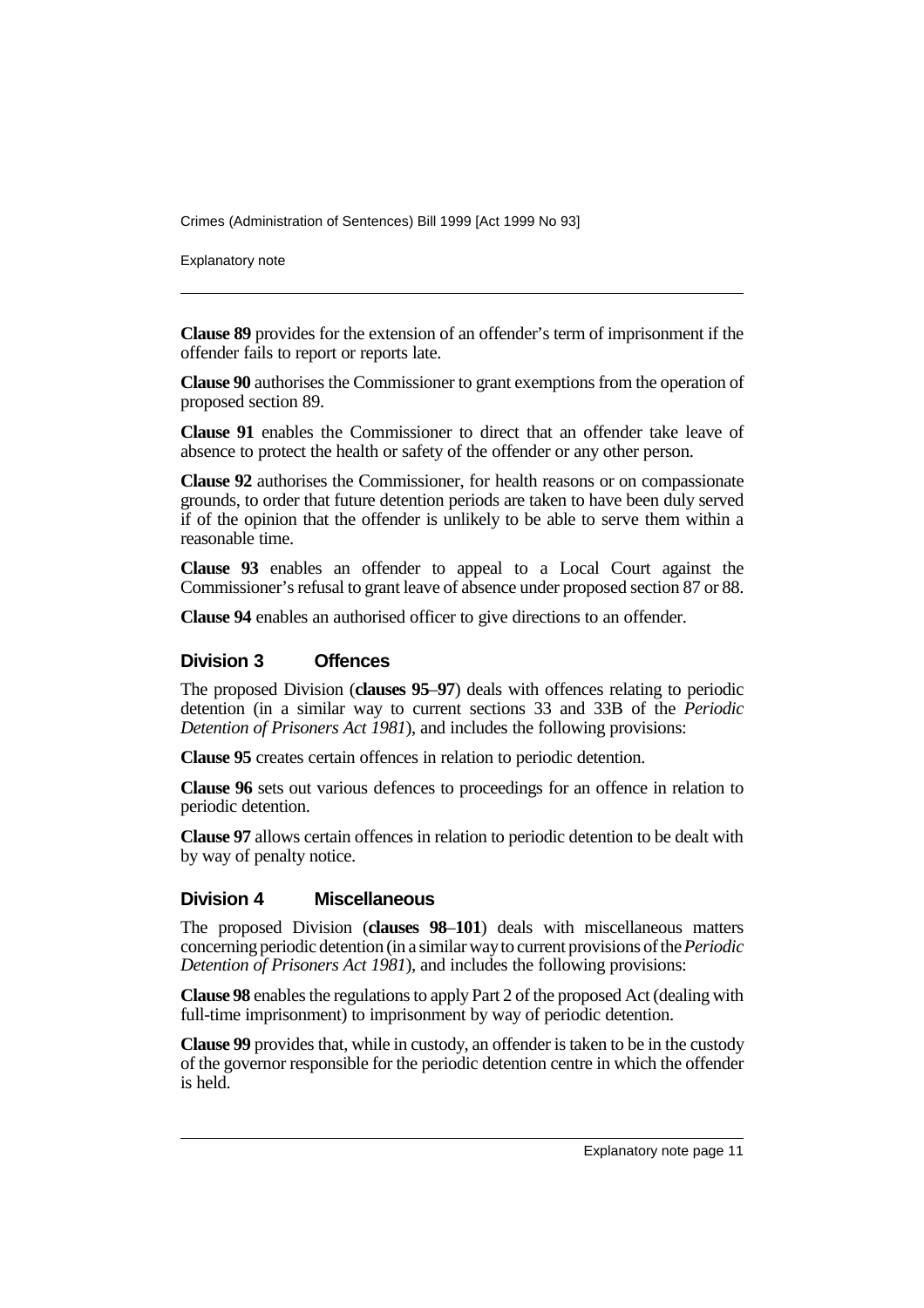Explanatory note

**Clause 100** provides for the establishment of community committees to advise the Commissioner on matters relating to community service work and on other matters referred to them by the Commissioner.

**Clause 101** specifies matters for which the regulations may provide for the purposes of the proposed Part.

# **Part 4 Imprisonment by way of home detention**

The proposed Part (**clauses 102**–**106**) deals with matters concerning home detention (in a similar way to current provisions of the *Home Detention Act 1996*), and includes the following provisions:

**Clause 102** defines certain words and expressions used in the proposed Part.

**Clause 103** deals with the conditions that may be imposed on a home detention order by the Parole Board and by the regulations, being conditions additional to any imposed by the sentencing court.

**Clause 104** sets out the obligations of an offender while serving a sentence of imprisonment by way of home detention.

**Clause 105** specifies the duration of a home detention order.

**Clause 106** specifies matters for which the regulations may provide for the purposes of the proposed Part.

# **Part 5 Community service work**

#### **Division 1 Performance of community service work under community service orders**

#### **Subdivision 1 Preliminary**

The proposed Subdivision (**clauses 107**–**110**) deals with various preliminary matters concerning community service orders, and includes the following provisions:

**Clause 107** defines certain words and expressions used in the proposed Division.

**Clause 108** deals with the conditions that may be imposed on a community service order by the regulations, being conditions additional to any imposed by the sentencing court.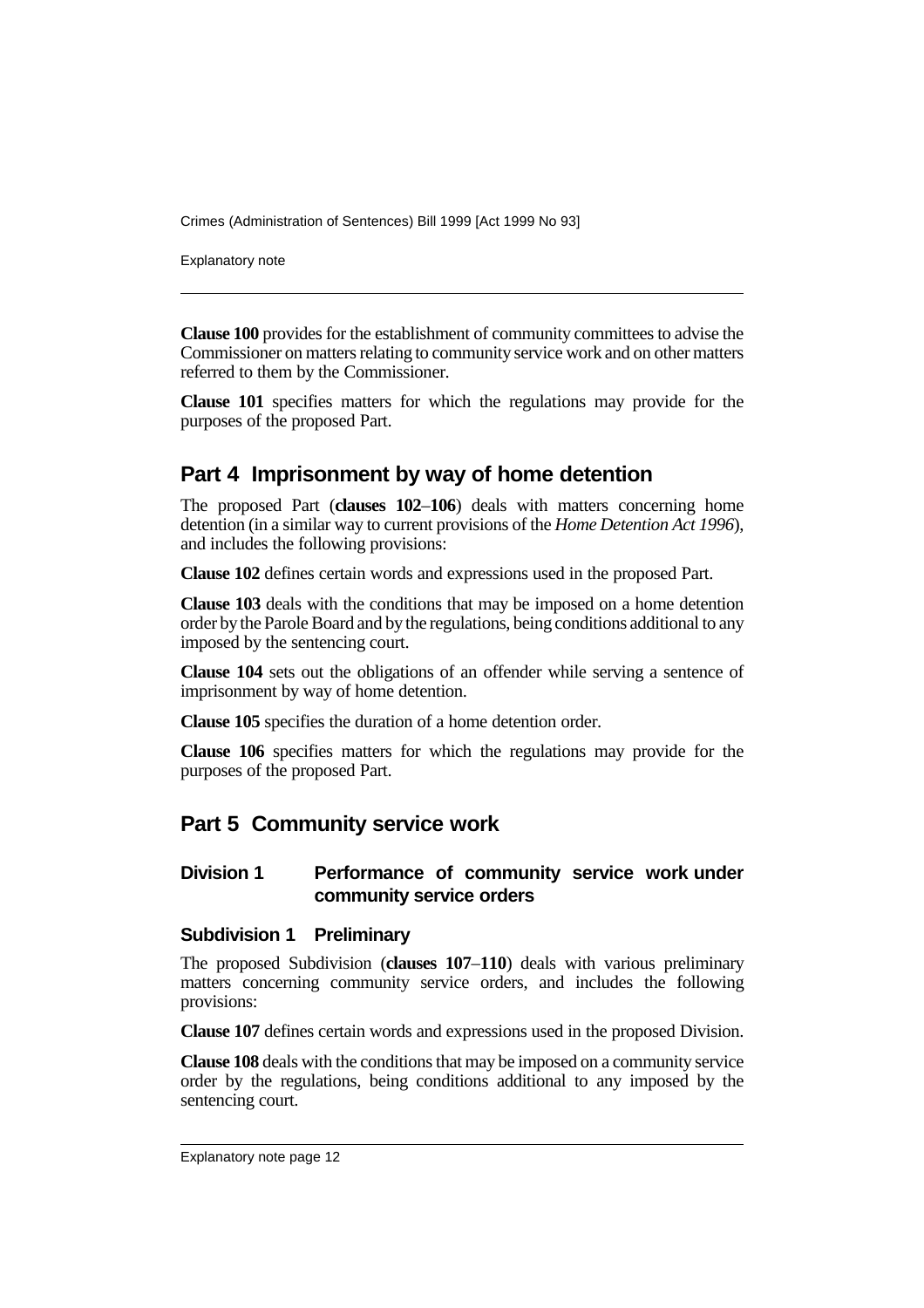Explanatory note

**Clause 109** sets out the obligations of an offender under a community service order.

**Clause 110** specifies the duration of a community service order.

#### **Subdivision 2 Administration of community service orders**

The proposed Subdivision (**clauses 111**–**113**) deals with the administration of community service orders (in a similar way to current provisions of the *Community Service Orders Act 1979*), and includes the following provisions:

**Clause 111** requires the Commissioner to assign a probation and parole officer, or some other person, to administer a community service order in respect of an offender.

**Clause 112** requires an offender to perform the community service work that the offender's assigned officer directs.

**Clause 113** allows the Commissioner, in circumstances to be set out in the regulations under the proposed Act, to increase the number of hours of community service work to be performed by an offender, up to a maximum of 10 hours.

#### **Subdivision 3 Miscellaneous**

The proposed Subdivision (**clauses 114**–**117**) deals with general matters concerning community service orders, and includes the following provisions:

**Clause 114** allows a sentencing court to extend the period of a community service order if the interests of justice so require.

**Clause 115** provides for the revocation of a community service order by the sentencing court, or by any other court of like jurisdiction, because of a contravention of the order by the offender or in the interests of justice, and allows the offender to be resentenced for the offence for which the community service order was imposed.

**Clause 116** provides for the issue of arrest warrants by a court in connection with proceedings for the extension or revocation of a community service order.

**Clause 117** specifies matters for which the regulations may provide for the purposes of the proposed Division.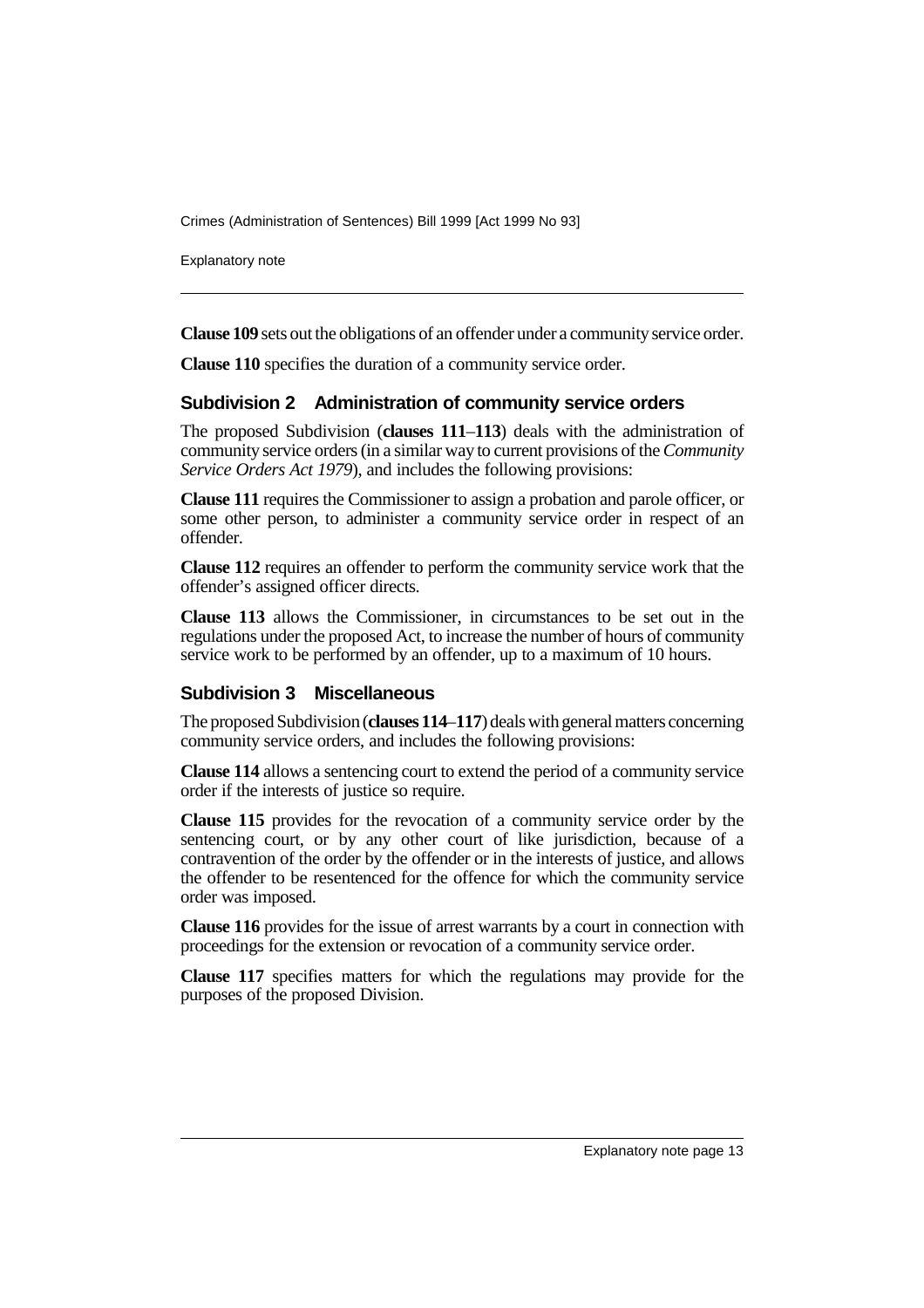Explanatory note

#### **Division 2 General provisions concerning community service work**

The proposed Division (**clauses 118**–**124**) deals with general requirements in relation to the carrying out of community service work (in a similar way to current provisions of the *Correctional Centres Act 1952*, the *Periodic Detention of Prisoners Act 1981* and the *Community Service Orders Act 1979*), and includes the following provisions:

**Clause 118** defines certain words and expressions used in the proposed Division.

**Clause 119** imposes restrictions on the kinds of community service work that an offender may be ordered to perform, and the times at which an offender may be ordered to carry out such work.

**Clause 120** protects a person involved in community service work from civil liability towards third parties for acts and omissions of the offender performing the work, that liability being assumed instead by the Crown.

**Clause 121** protects a person involved in community service work from civil liability towards the offender performing that work for acts and omissions of the person so involved, that liability being assumed instead by the Crown.

**Clause 122** applies provisions of the *Workers Compensation Act 1987* to awards of damages made to offenders performing community service work, so restricting the amounts of those awards in the same way as that Act restricts the amounts of awards made to employees in connection with work-related injuries.

**Clause 123** requires an offender to disclose to the Commissioner any special medical, physical or mental condition to which the offender is subject.

**Clause 124** authorises the Commissioner to settle claims against the Crown that arise under the proposed Division.

# **Part 6 Parole**

#### **Division 1 Release on parole**

The proposed Division (**clauses 125**–**133**) deals with general matters in relation to the granting of parole (in a similar way to current Divisions 1 and 4 of Part 3 of the *Sentencing Act 1989*), and includes the following provisions:

**Clause 125** applies the proposed Part to offenders serving terms of imprisonment by way of full-time detention, periodic detention or home detention.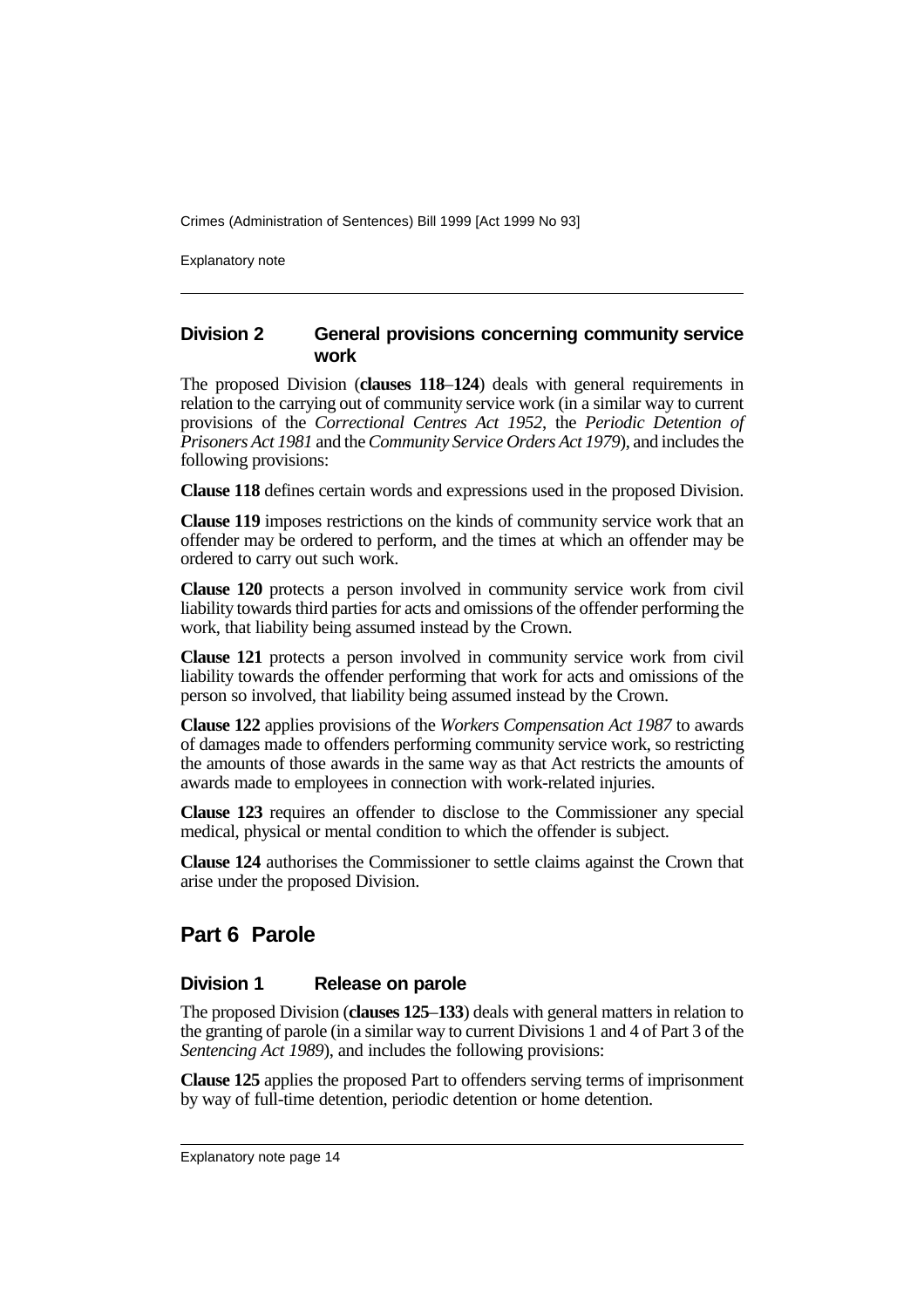Explanatory note

**Clause 126** specifies an offender's basic eligibility for parole.

**Clause 127** provides that an offender is not to be released on parole except on the authority of a parole order.

**Clause 128** deals with the conditions that may be imposed on a parole order by the Parole Board and by the regulations, being conditions additional to any imposed by the sentencing court.

**Clause 129** sets out an offender's obligations while on release on parole.

**Clause 130** enables the Parole Board to revoke a parole order, for reasons to be prescribed by the regulations under the proposed Act, at any time before the order comes into effect.

**Clause 131** provides that a parole order is sufficient authority for an offender's release on parole.

**Clause 132** provides that an offender's sentence of imprisonment continues to run while the offender is on release on parole.

**Clause 133** provides that a parole order is not invalidated by any procedural defect in its making.

#### **Division 2 Parole orders for sentences of more than 3 years**

#### **Subdivision 1 General**

The proposed Subdivision (**clauses 134** and **135**) deals with the granting of parole in relation to sentences of more than 3 years (in a similar way to Subdivision 1 of Division 2 of Part 3 of the *Sentencing Act 1989*), and includes the following provisions:

**Clause 134** applies the proposed Division to parole orders for sentences of imprisonment that have a term of more than 3 years and have a non-parole period.

**Clause 135** sets out the principles on which the Parole Board is to make parole orders.

#### **Subdivision 2 Offenders other than serious offenders**

The proposed Subdivision (**clauses 136**–**141**) deals with the granting of parole for offenders other than serious offenders (in a similar way to Subdivision 2 of Division 2 of Part 3 of the *Sentencing Act 1989*), and includes the following provisions: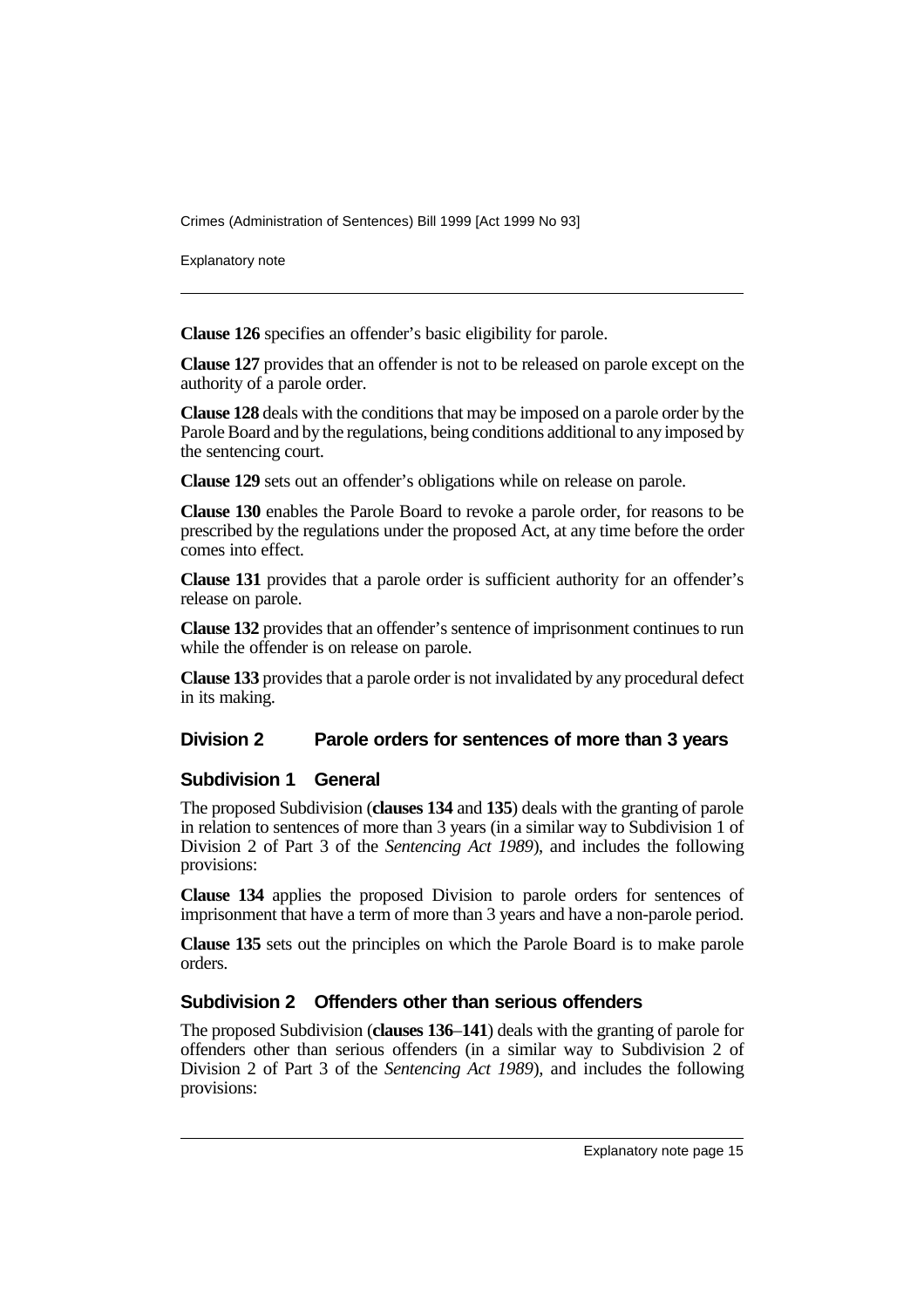Explanatory note

**Clause 136** applies the proposed Subdivision to offenders who are not serious offenders.

**Clause 137** requires the Parole Board to consider the question of whether an offender should be released on parole at least 60 days before the day on which the offender becomes eligible for release on parole.

**Clause 138** requires the Parole Board, after making a decision on the question of whether an offender should be released on parole, to make the relevant parole order or notify the offender that parole is refused.

**Clause 139** sets out the manner and form in which the Parole Board is to notify an offender that parole is refused.

**Clause 140** requires the Parole Board to review its decision to refuse parole if the offender so requests.

**Clause 141** requires the Parole Board, after conducting such a review, to make the relevant parole order or confirm its refusal of parole.

#### **Subdivision 3 Serious offenders**

The proposed Subdivision (**clauses 142**–**154**) deals with the granting of parole for serious offenders (in a similar way to Subdivision 3 of Division 2 of Part 3 of the *Sentencing Act 1989*), and includes the following provisions:

**Clause 142** applies the proposed Subdivision to serious offenders.

**Clause 143** requires the Parole Board to give preliminary consideration to the question of whether an offender should be released on parole at least 60 days before the day on which the offender becomes eligible for release on parole.

**Clause 144** requires the Parole Board, after its consideration of the question of whether an offender should be released on parole, to formulate an initial intention to make a parole order or to refuse parole.

**Clause 145** requires the Parole Board to give notice to victims of the offender of its initial intention to make a parole order, and gives victims of the offender an opportunity to object to the making of such an order and the offender an opportunity to answer any such objections.

**Clause 146** requires the Parole Board to give notice to an offender of its initial intention to refuse parole, and gives the offender an opportunity to object to the refusal of parole and victims of the offender an opportunity to answer any such objections.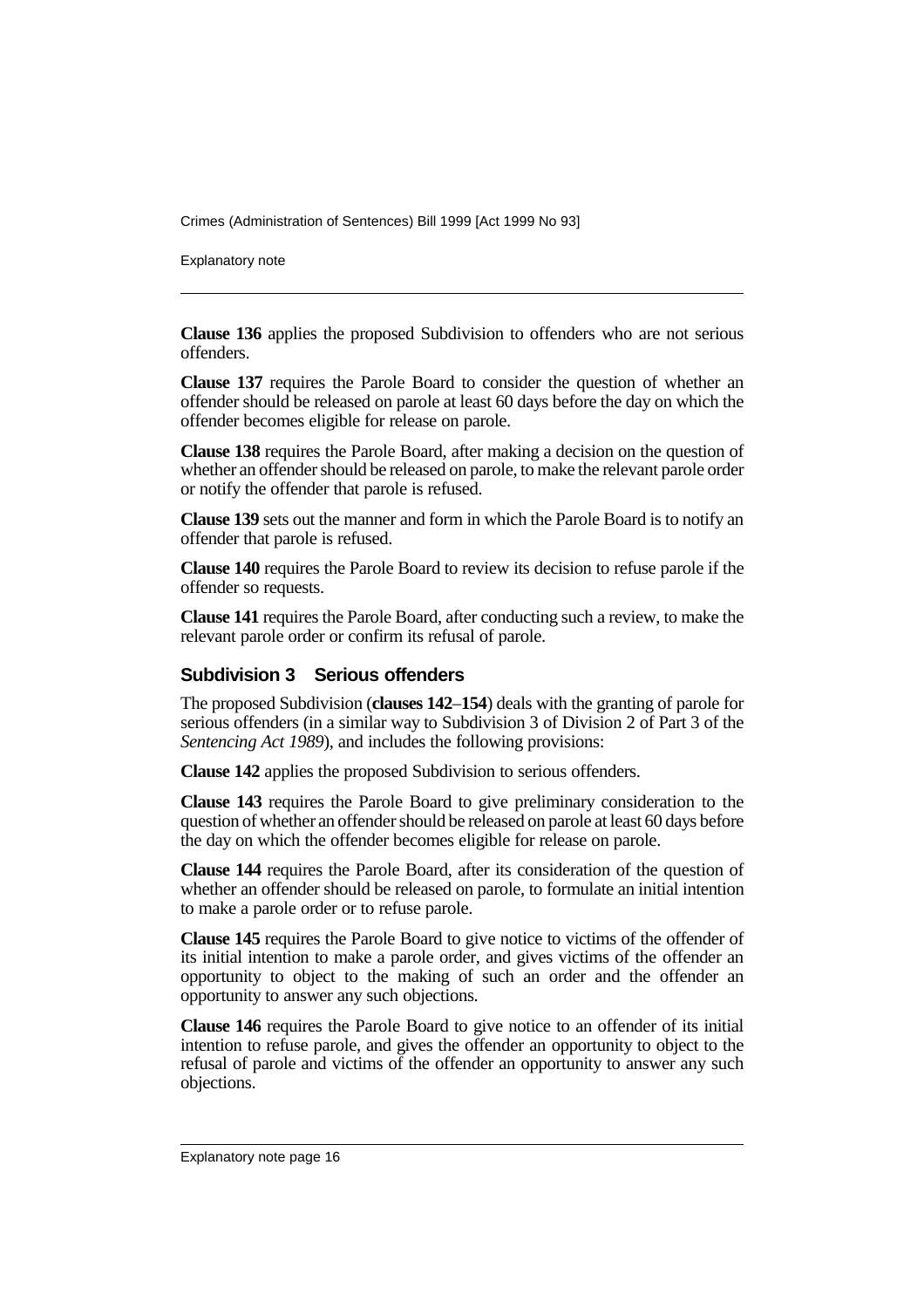Explanatory note

**Clause 147** deals with the submissions that may be made to the Parole Board by offenders and by victims of offenders before the Parole Board makes a final decision with respect to an offender's parole.

**Clause 148** sets out the principles on which the Parole Board is to make its final decision with respect to an offender's parole.

**Clause 149** requires the Parole Board to make a final decision as to whether to release an offender on parole or to refuse parole where there have been submissions on its initial intentions.

**Clause 150** requires the Parole Board to confirm its initial intentions where there have been no submissions on those intentions.

**Clause 151** specifies the time when a person is to be released on parole under a parole order made under the proposed Subdivision.

**Clause 152** requires the Parole Board to record its reasons for not following the advice of the Serious Offenders Review Council with respect to parole.

**Clause 153** enables the State to make submissions to the Parole Board with respect to an offender's parole.

**Clause 154** specifies the matters to be taken into consideration in the case of an offender who is serving a sentence of imprisonment for life the subject of a nonparole period determination under Schedule 1 to the proposed *Crimes (Sentencing Procedure) Act 1999*.

#### **Subdivision 4 Applications to Court of Criminal Appeal**

The proposed Subdivision (**clauses 155**–**157**) deals with applications to the Court of Criminal Appeal from decisions of the Parole Board (in a similar way to Subdivision 4 of Division 2 of Part 3 of the *Sentencing Act 1989*), and includes the following provisions:

**Clause 155** enables an offender to appeal to the Court of Criminal Appeal against the Parole Board's decision on the offender's parole.

**Clause 156** enables the State to appeal to the Court of Criminal Appeal against the Parole Board's decision on an offender's parole.

**Clause 157** provides that an offender is not entitled to appear in person at proceedings on such an appeal except by leave of the Court of Criminal Appeal.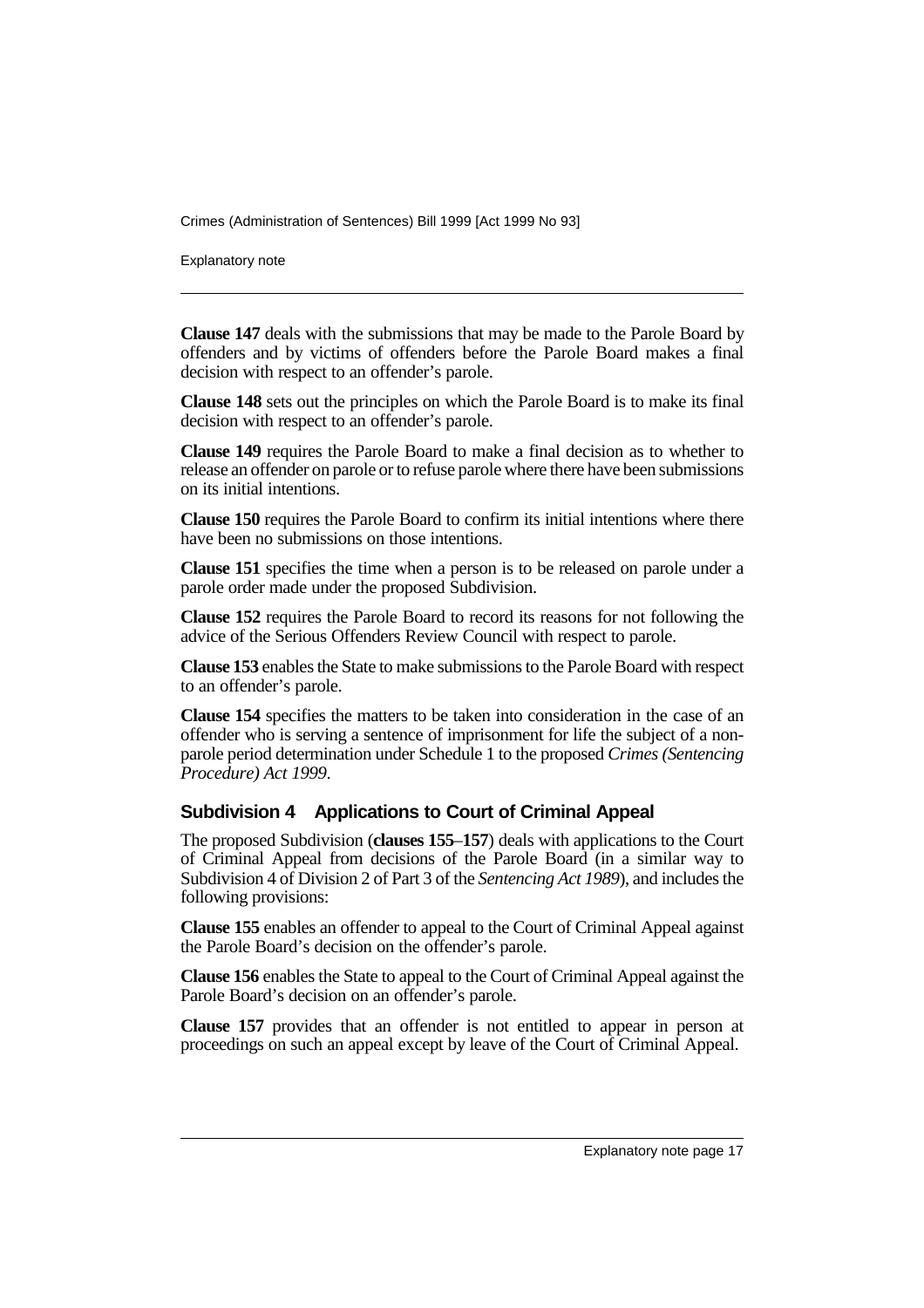Explanatory note

#### **Division 3 Parole orders for sentences of 3 years or less**

The proposed Division (**clauses 158** and **159**) deals with the granting of parole in relation to sentences of more than 3 years (in a similar way to Division 3 of Part 3 of the *Sentencing Act 1989*), and includes the following provisions:

**Clause 158** specifies the effect of a parole order made by a court under section 50 of the proposed *Crimes (Sentencing Procedure) Act 1999*.

**Clause 159** enables the Parole Board to make a parole order for an offender serving a term of imprisonment for less than 3 years if the sentencing court has failed to make such an order.

#### **Division 4 Parole orders in exceptional circumstances**

**Clause 160** allows the Parole Board to make a parole order in exceptional circumstances (in a similar way to Division 3A of Part 3 of the *Sentencing Act 1989*).

#### **Division 5 Miscellaneous**

**Clause 161** specifies matters for which the regulations may provide for the purposes of the proposed Part.

# **Part 7 Revocation by Parole Board of certain orders**

#### **Division 1 Periodic detention orders**

The proposed Division (**clauses 162**–**165**) deals with the power of the Parole Board to revoke periodic detention orders, and includes the following provisions:

**Clause 162** enables the Parole Board to conduct an inquiry into an offender's alleged failure to comply with the offender's obligations under a periodic detention order.

**Clause 163** empowers the Parole Board to revoke an offender's periodic detention order if satisfied (whether or not an inquiry has been held) that the offender has not complied with the offender's obligations under the order.

**Clause 164** prescribes the effect of a revocation order under the proposed Division.

**Clause 165** enables the Parole Board to make a home detention order to replace a periodic detention order.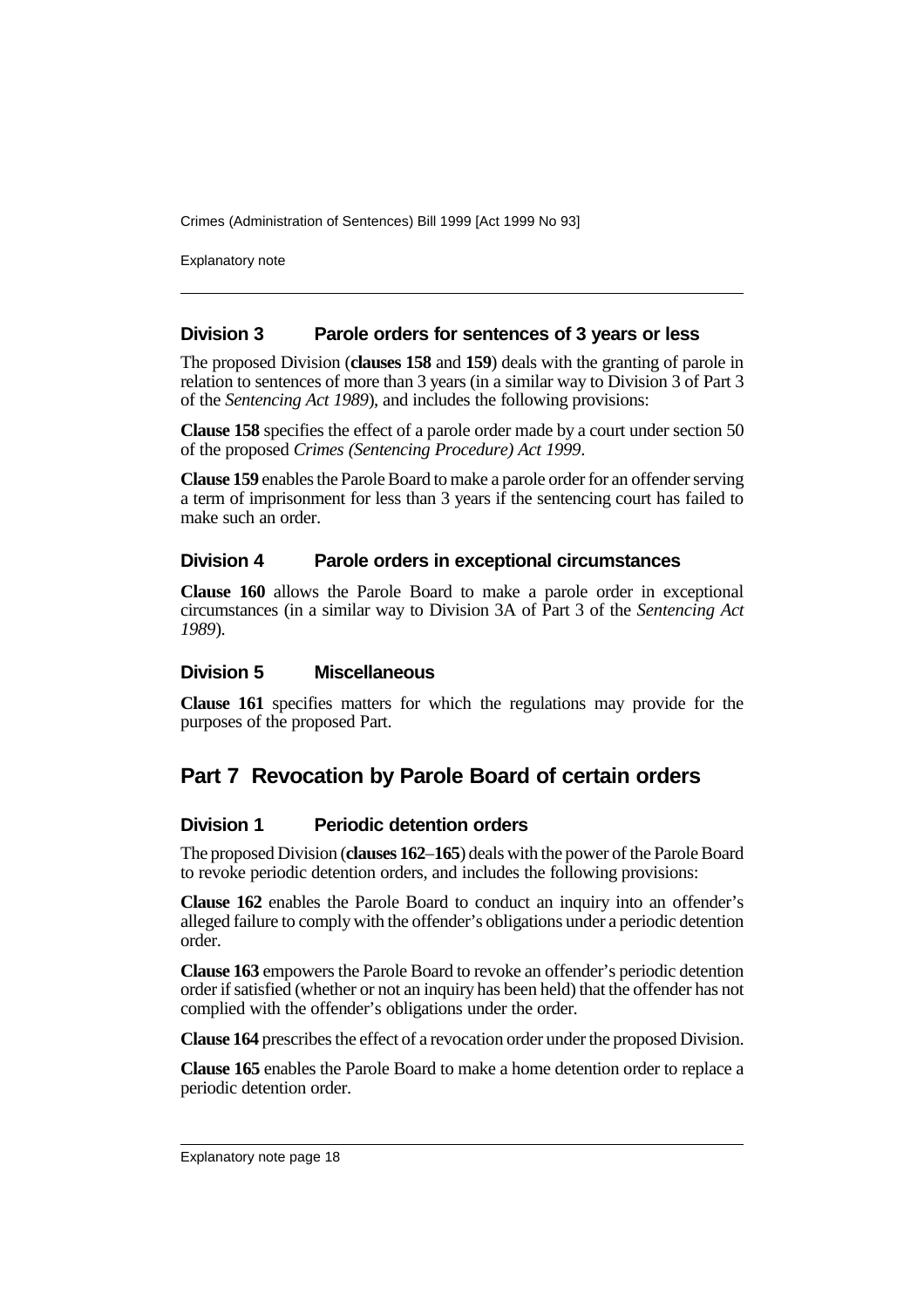Explanatory note

#### **Division 2 Home detention orders**

The proposed Division (**clauses 166**–**168**) deals with the power of the Parole Board to revoke home detention orders, and includes the following provisions:

**Clause 166** enables the Parole Board to conduct an inquiry into an offender's alleged failure to comply with the offender's obligations under a home detention order.

**Clause 167** empowers the Parole Board to revoke an offender's home detention order if satisfied (whether or not an inquiry has been held) that the offender has not complied with the offender's obligations under the order.

**Clause 168** prescribes the effect of a revocation order under the proposed Division.

#### **Division 3 Parole orders**

The proposed Division (**clauses 169**–**172**) deals with the power of the Parole Board to revoke parole orders, and includes the following provisions:

**Clause 169** enables the Parole Board to conduct an inquiry into an offender's alleged failure to comply with the offender's obligations under a parole order.

**Clause 170** empowers the Parole Board to revoke an offender's parole order if satisfied (whether or not an inquiry has been held) that the offender has not complied with the offender's obligations under the order.

**Clause 171** prescribes the effect of a revocation order under the proposed Division.

**Clause 172** allows the Attorney General and the Director of Public Prosecutions to request the Parole Board to exercise its powers under the proposed Division.

#### **Division 4 Post-revocation procedures and rights of appeal**

The proposed Division (**clauses 173**–**175**) deals with post-revocation procedures and rights of appeal, and includes the following provisions:

**Clause 173** requires the Parole Board to give notice to an offender of its revocation of the offender's periodic detention order, home detention order or parole order.

**Clause 174** requires the Parole Board to review its decision to revoke an offender's periodic detention order, home detention order or parole order if so requested by the offender.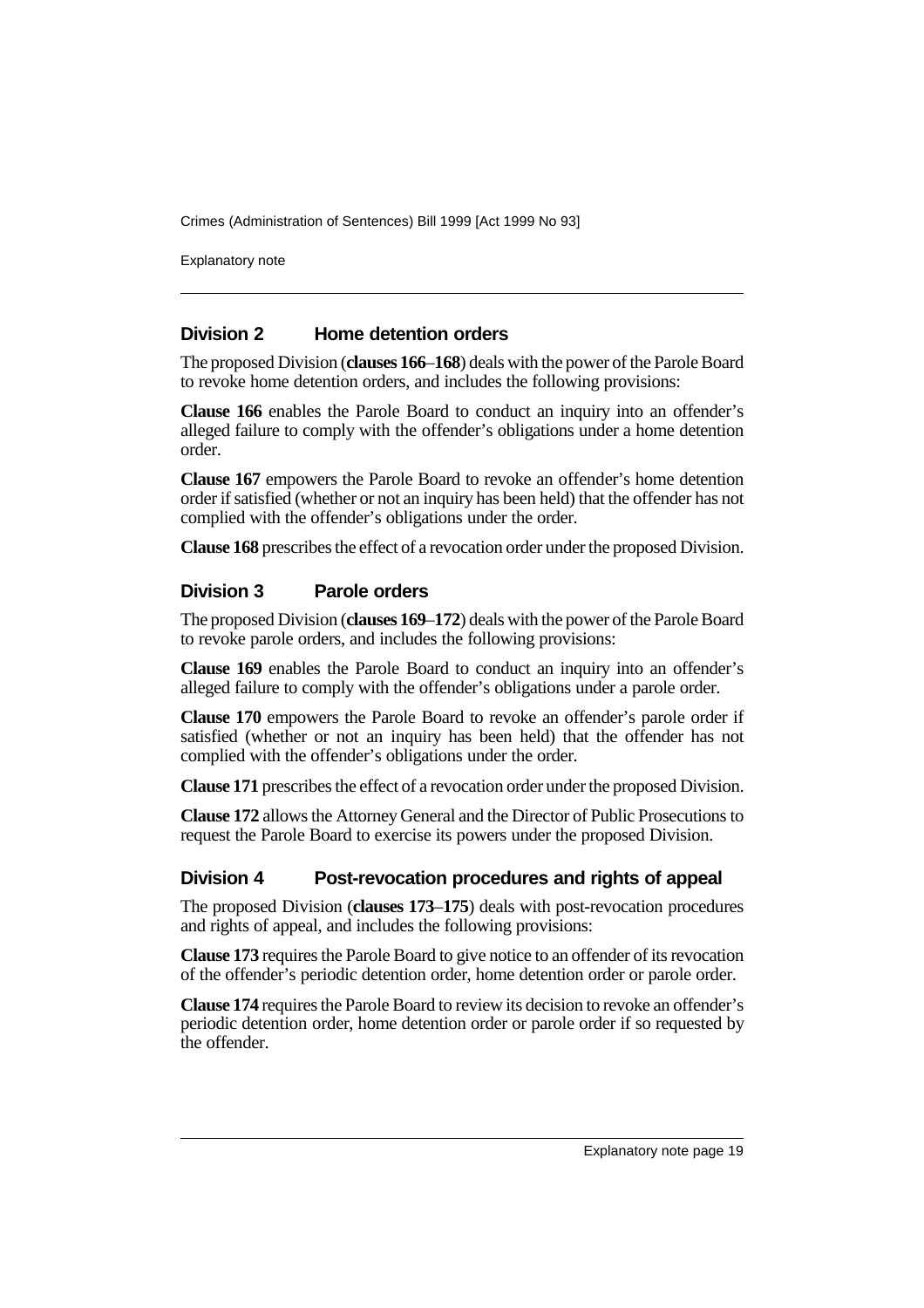Explanatory note

**Clause 175** requires the Parole Board to decide whether to rescind or confirm its decision to revoke an offender's periodic detention order, home detention order or parole order and, if it rescinds the revocation, revives any other periodic detention order, home detention order or parole order that has been consequentially revoked.

### **Division 5 Applications to Court of Criminal Appeal**

The proposed Division (**clauses 176**–**178**) deals with rights of appeal in connection with the Parole Board's decisions with respect to the revocation of an offender's periodic detention order, home detention order or parole order, and includes the following provisions:

**Clause 176** enables an offender to appeal to the Court of Criminal Appeal against the Parole Board's decision to revoke an offender's periodic detention order, home detention order or parole order.

**Clause 177** enables the State to appeal to the Court of Criminal Appeal against the Parole Board's decision not to revoke an offender's parole order.

**Clause 178** provides that an offender is not entitled to appear in person at proceedings on such an appeal except by leave of the Court of Criminal Appeal.

#### **Division 6 Miscellaneous**

The proposed Division (**clauses 179**–**182**) deals with general matters with respect to the revocation of an offender's periodic detention order, home detention order or parole order, and includes the following provisions:

**Clause 179** authorises the Parole Board, in circumstances in which it has revoked an offender's periodic detention order, home detention order or parole order, to revoke any other periodic detention order, home detention order or parole order that is in force in relation to that offender.

**Clause 180** enables the Parole Board to call on an offender to appear before it and to issue an arrest warrant for an offender's attendance.

**Clause 181** authorises the Parole Board to issue a warrant committing an offender to a correctional centre on revoking the offender's periodic detention order, home detention order or parole order.

**Clause 182** enables the Parole Board to exercise its functions under the proposed Part in relation to an offender's periodic detention order, home detention order or parole order even if the order has expired.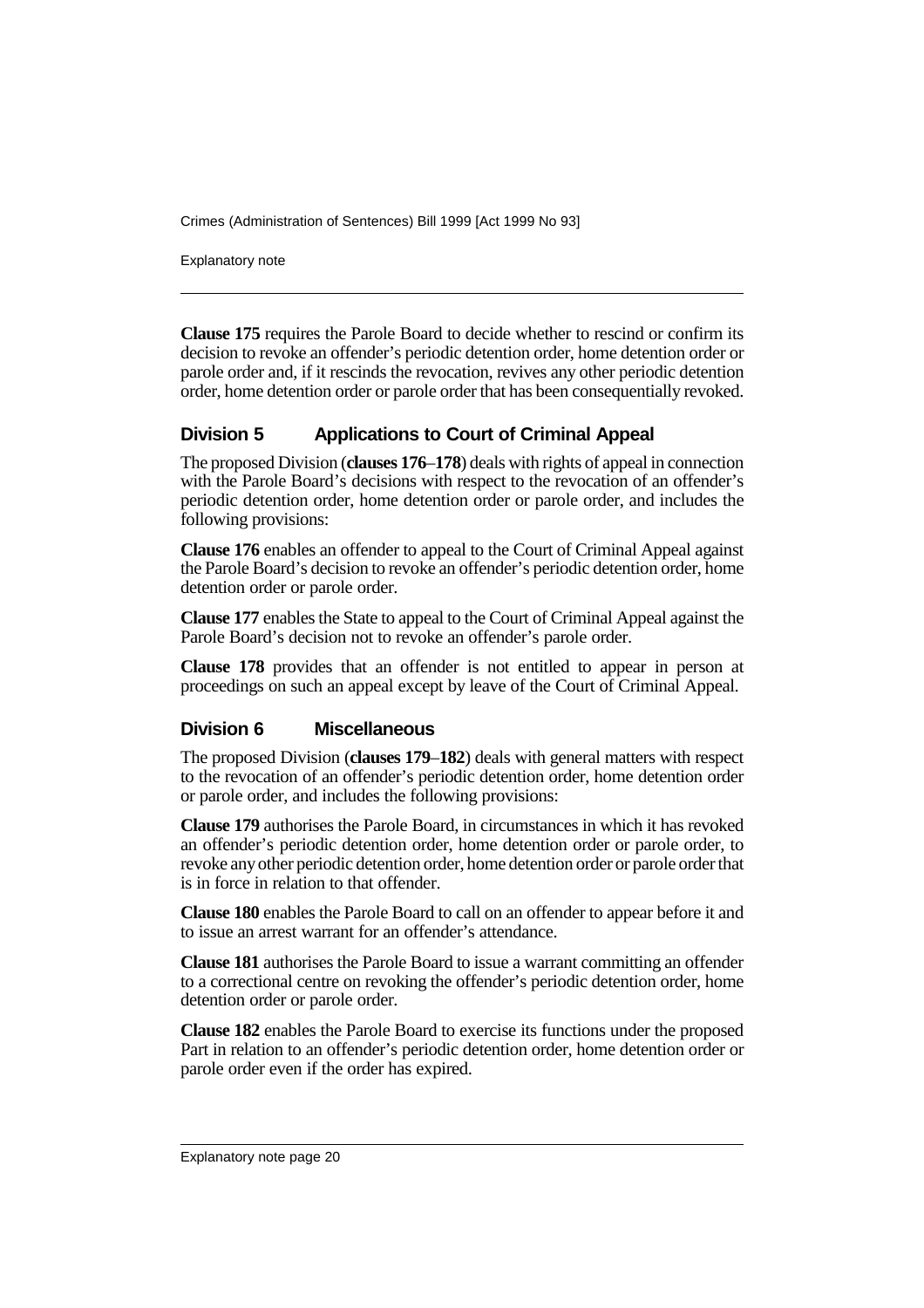Explanatory note

# **Part 8 The Parole Board**

#### **Division 1 Constitution and functions**

The proposed Division (**clauses 183**–**185**) deals with the constitution and functions of the Parole Board (in a similar way to current Part 5 of the *Sentencing Act 1989*), and includes the following provisions:

**Clause 183** constitutes the Parole Board as a statutory body comprising between 10 and 22 members, of whom 3 are to be judicially qualified persons, 2 are to be official members, one is to be the Secretary of the Board and the remainder are to be community members.

**Clause 184** allows the Parole Board to be divided into Divisions.

**Clause 185** provides that the Parole Board is to have the functions conferred or imposed on it by or under the proposed Act or any other Act or law.

#### **Division 2 Inquiries**

The proposed Division (**clauses 186**–**191**) deals with inquiries conducted by the Parole Board, and includes the following provisions:

**Clause 186** allows a judicial member of the Parole Board to summon witnesses and administer oaths to witnesses.

**Clause 187** allows a judicial member of the Parole Board to require a witness to answer questions on matters before the Parole Board.

**Clause 188** creates certain offences concerning the evidence given by witnesses at proceedings before the Parole Board.

**Clause 189** creates certain offences concerning the behaviour of witnesses at proceedings before the Parole Board.

**Clause 190** sets out the rights of persons who are entitled to make submissions to the Parole Board.

**Clause 191** enables the Minister administering the proposed Act to determine the expenses payable to a witness.

#### **Division 3 Miscellaneous**

The proposed Division (**clauses 192**–**194**) deals with general matters relating to the Parole Board, and includes the following provisions: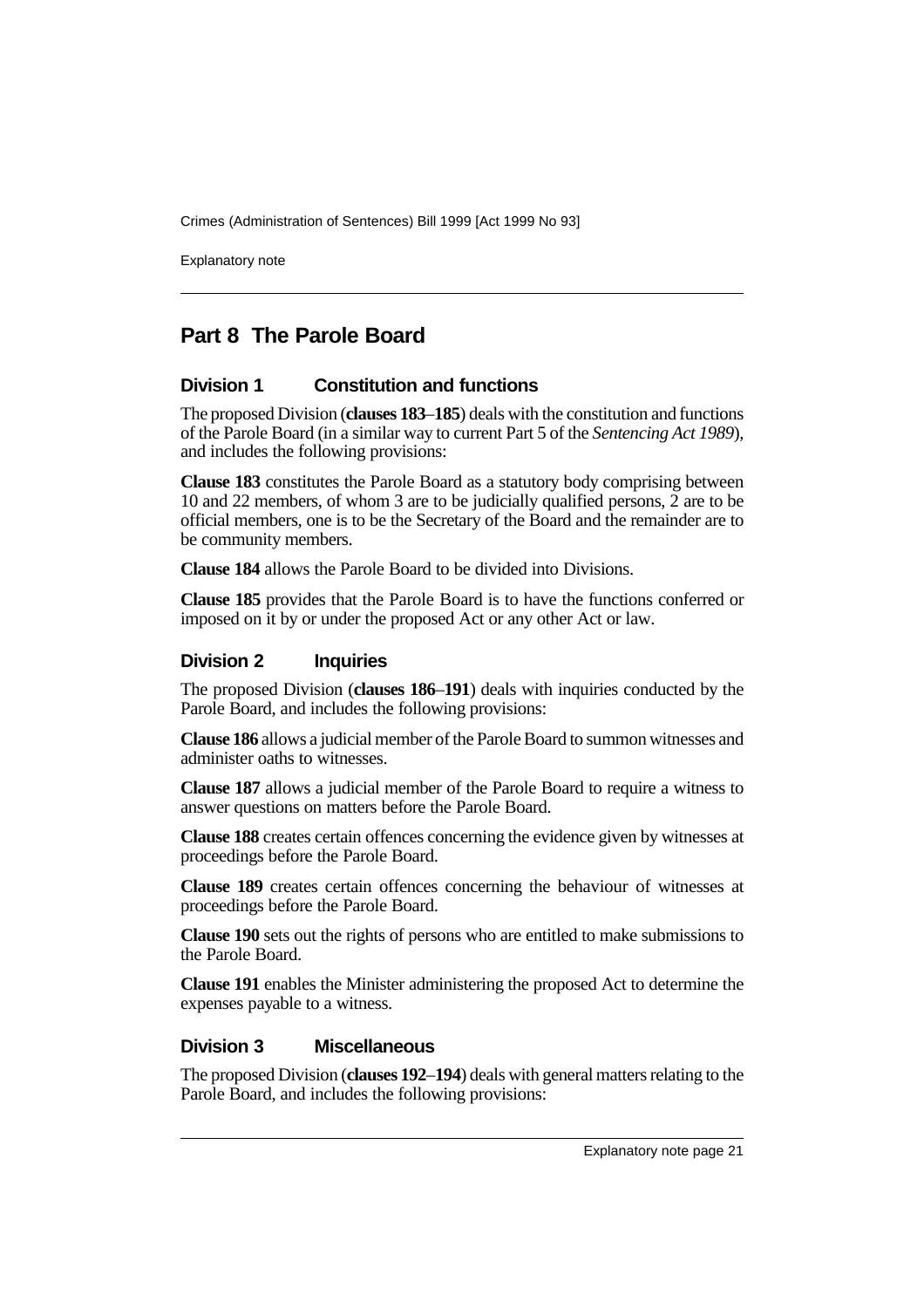Explanatory note

**Clause 192** requires the Parole Board to submit annual reports to the Minister administering the proposed Act.

**Clause 193** gives members of the Parole Board free and unfettered access to offenders and correctional centres.

**Clause 194** allows an offender to be refused access to information that might prejudice the security, discipline or good order of a correctional centre or endanger the offender or any other person.

# **Part 9 The Serious Offenders Review Council**

#### **Division 1 Constitution and functions**

The proposed Division (**clauses 195**–**199**) deals with the constitution and functions of the Serious Offenders Review Council (the *Review Council*) (in a similar way to current Part 10 of the *Correctional Centres Act 1952*), and includes the following provisions:

**Clause 195** constitutes the Review Council as a statutory body comprising 14 members, of whom 3 are to be judicially qualified persons, 2 are to be official members and the remainder are to be community members.

**Clause 196** allows the Review Council to be divided into Divisions.

**Clause 197** provides that the Review Council is to have the functions conferred or imposed on it by or under the proposed Act or any other Act or law, together with certain specified functions.

**Clause 198** requires the Review Council to consider certain matters when exercising its general advisory functions.

**Clause 199** requires the Review Council to consider certain matters when exercising its functions with respect to an offender who is serving an existing life sentence under Schedule 1 to the proposed *Crimes (Sentencing Procedure) Act 1999*.

### **Division 2 Inquiries**

The proposed Division (**clauses 200**–**205**) deals with inquiries conducted by the Review Council, and includes the following provisions:

**Clause 200** allows a judicial member of the Review Council to summon witnesses and administer oaths to witnesses.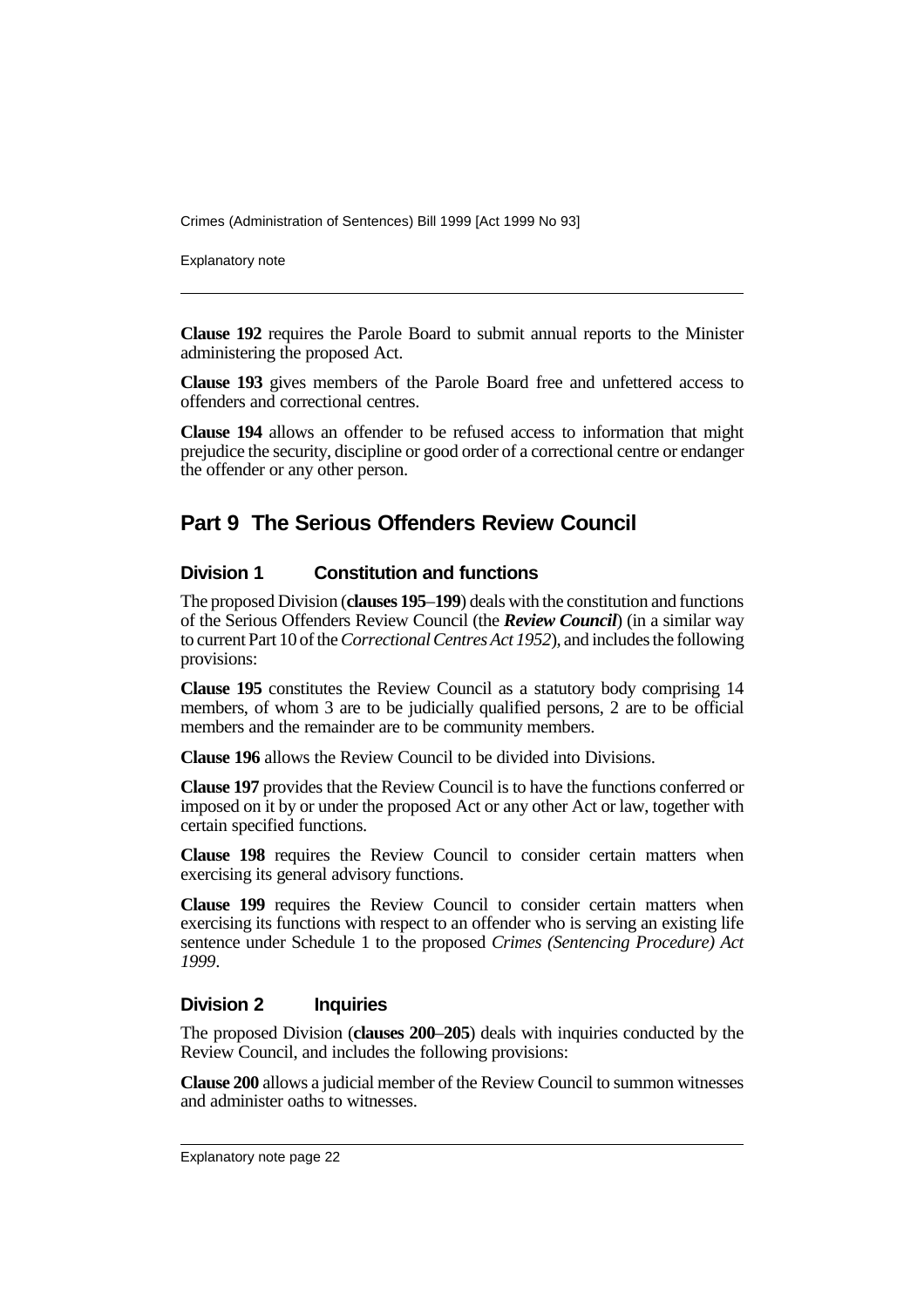Explanatory note

**Clause 201** allows a judicial member of the Review Council to require a witness to answer questions on matters before the Review Council.

**Clause 202** creates certain offences concerning the evidence given by witnesses at proceedings before the Review Council.

**Clause 203** creates certain offences concerning the behaviour of witnesses at proceedings before the Review Council.

**Clause 204** sets out the rights of persons who are entitled to make submissions to the Review Council.

**Clause 205** enables the Minister administering the proposed Act to determine the expenses payable to a witness.

#### **Division 3 Serious Offenders Management Committee**

The proposed Division (**clauses 206**–**208**) deals with the constitution and functions of the Serious Offenders Management Committee (the *Management Committee*), and includes the following provisions:

**Clause 206** provides for the establishment of the Management Committee.

**Clause 207** provides for the establishment of subcommittees of the Management Committee.

**Clause 208** provides for the delegation of certain of the Review Council's functions to the Management Committee.

#### **Division 4 Miscellaneous**

**Clause 209** requires the Review Council to submit annual reports to the Minister administering the proposed Act.

# **Part 10 The Inspector-General**

#### **Division 1 Appointment of Inspector-General and staff**

The proposed Division (**clauses 210** and **211**) deals with the appointment of an Inspector-General and ancillary staff (in a similar way to current Division 1 of Part 2A of the *Correctional Centres Act 1952*), and includes the following provisions:

**Clause 210** provides for the appointment of an independent Inspector-General.

**Clause 211** provides for the appointment of staff to assist the Inspector-General.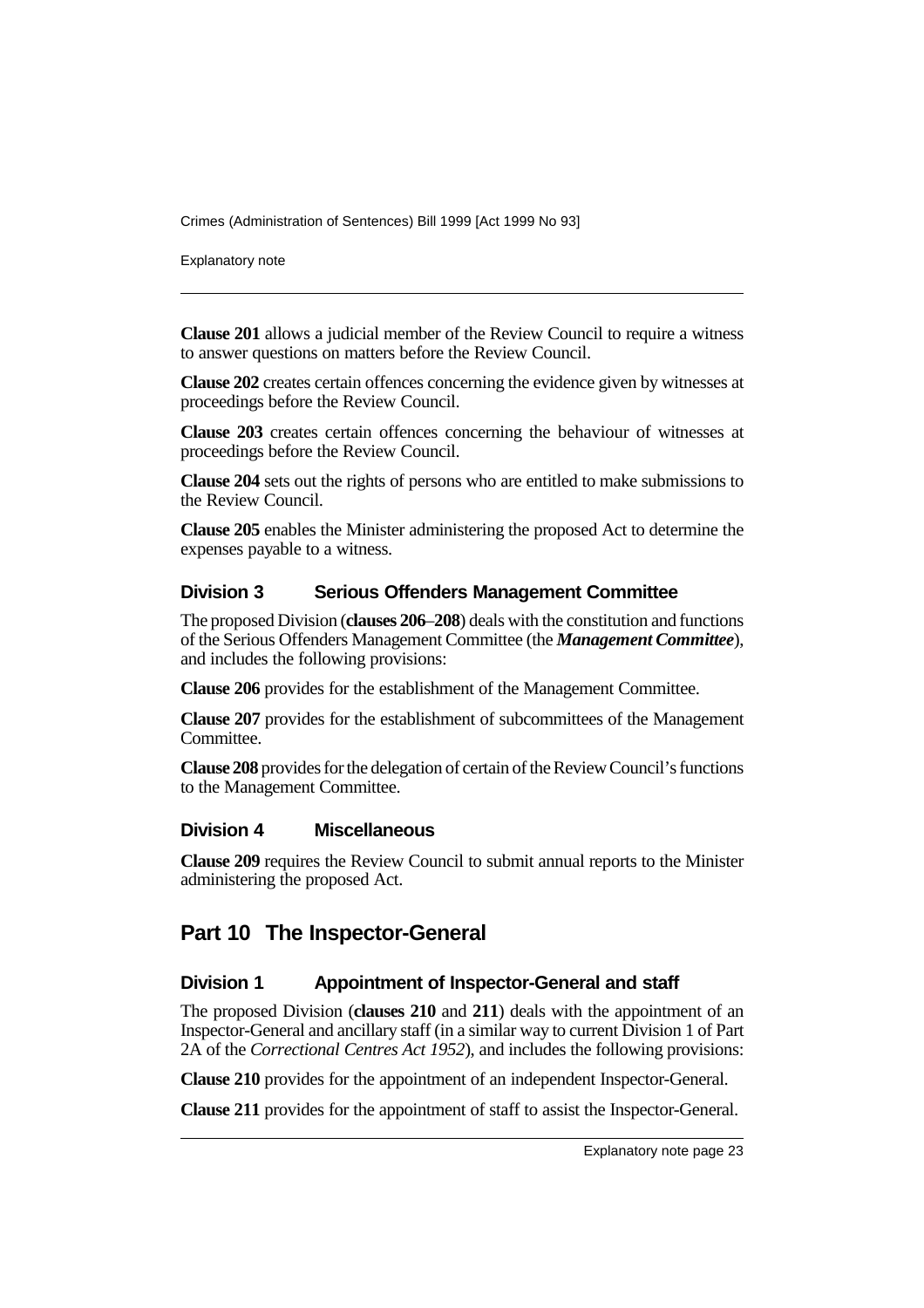Explanatory note

#### **Division 2 Functions of Inspector-General**

The proposed Division (**clauses 212**–**216**) deals with functions of the Inspector-General (in a similar way to current Division 2 of Part 2A of the *Correctional Centres Act 1952*), and includes the following provisions:

**Clause 212** defines certain words and expressions used in the proposed Division.

**Clause 213** sets out the principal functions of the Inspector-General.

**Clause 214** imposes certain limitations on the exercise of the Inspector-General's functions.

**Clause 215** confers certain powers to enable the Inspector-General to exercise the functions conferred or imposed on the Inspector-General.

**Clause 216** gives the Inspector-General a discretion as to whether or not a complaint should be investigated.

#### **Division 3 Relationship of Inspector-General with other agencies**

The proposed Division (**clauses 217**–**219**) deals with the relationship between the Inspector-General and other agencies (in a similar way to current Division 3 of Part 2A of the *Correctional Centres Act 1952*), and includes the following provisions:

**Clause 217** deals with the Inspector-General's relationship with the Ombudsman.

**Clause 218** deals with the Inspector-General's relationship with the Independent Commission Against Corruption.

**Clause 219** deals with the functions of the Inspector-General under the *Protected Disclosures Act 1994*.

#### **Division 4 Miscellaneous**

The proposed Division (**clauses 220**–**223**) deals with general matters relating to the Inspector-General (in a similar way to current Division 4 of Part 2A of the *Correctional Centres Act 1952*), and includes the following provisions:

**Clause 220** requires the Inspector-General to make annual reports to the Minister administering the proposed Act.

**Clause 221** creates offences in relation to the obstruction of the Inspector-General and Inspector-General's staff.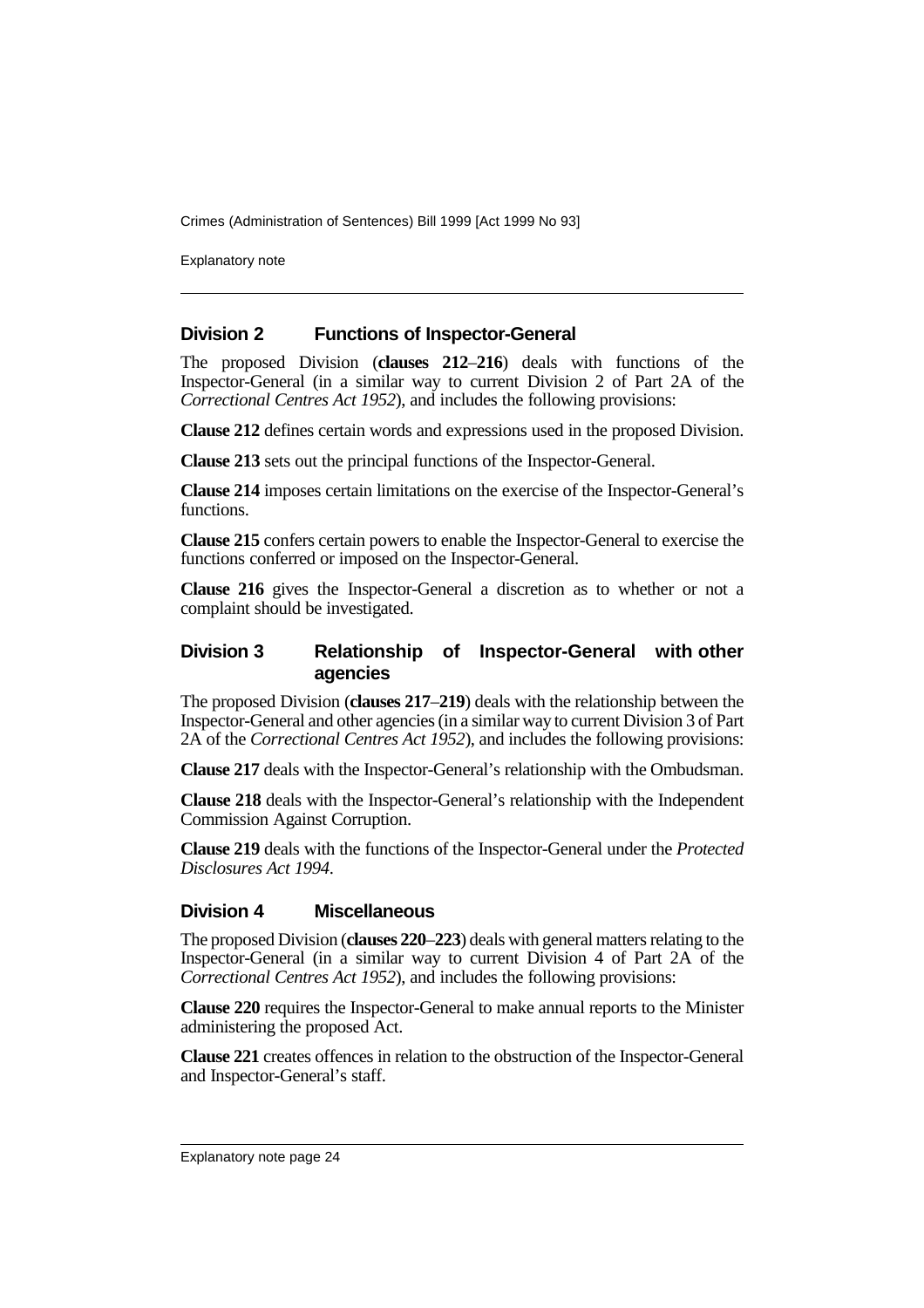Explanatory note

**Clause 222** requires a review of the proposed Part to be conducted as soon as possible after 12 June 2002.

**Clause 223** provides for the expiry of the position of Inspector-General on 1 October 2003.

# **Part 11 Administration**

#### **Division 1 Correctional complexes, correctional centres and periodic detention centres**

The proposed Division (**clauses 224**–**226**) deals with the premises used in connection with the proposed Act, and includes the following provisions:

**Clause 224** provides for the establishment of correctional complexes (required for the purposes of Part 2).

**Clause 225** provides for the establishment of correctional centres (required for the purposes of Part 2).

**Clause 226** provides for the establishment of periodic detention centres (required for the purposes of Part 3).

#### **Division 2 Supervision of correctional centres**

The proposed Division (**clauses 227**–**230**) deals with the supervision of correctional complexes and correctional centres, and includes the following provisions:

**Clause 227** provides for the appointment of Visiting Justices.

**Clause 228** provides for the appointment of Official Visitors.

**Clause 229** empowers Judges and Magistrates to visit and inspect any correctional complex, correctional centre or periodic detention centre.

**Clause 230** provides for the appointment of persons to conduct special inquiries, with specified powers of a royal commission under the *Royal Commissions Act 1923*.

#### **Division 3 Staff**

The proposed Division (**clauses 231**–**236**) deals with the appointment of staff for the purposes of the proposed Act, and includes the following provisions: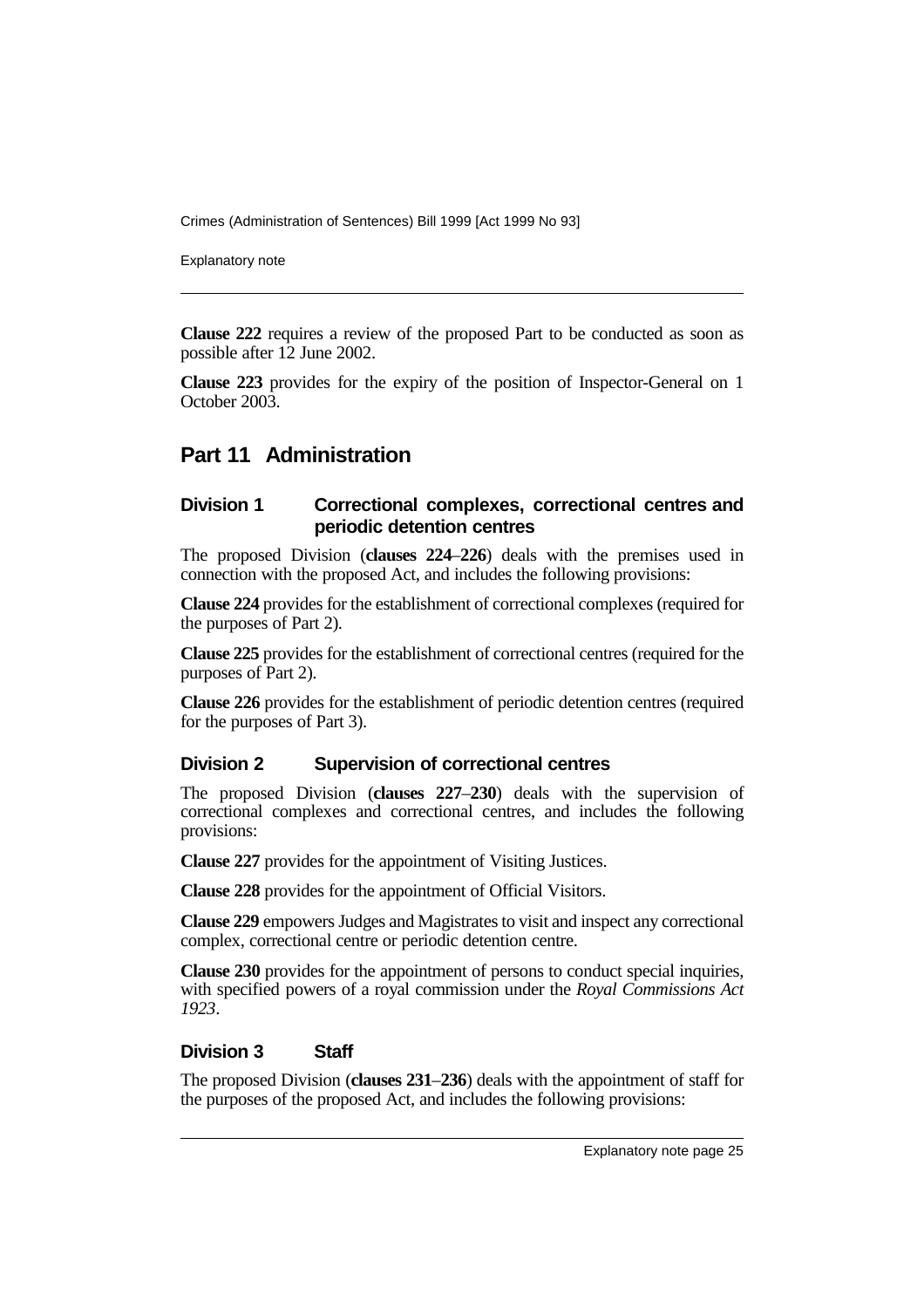Explanatory note

**Clause 231** provides for the appointment of staff generally.

**Clause 232** provides for the appointment of the Commissioner.

**Clause 233** provides for the appointment of governors of correctional centres.

**Clause 234** provides for the classification of correctional officers as commissioned and non-commissioned officers.

**Clause 235** provides that the functions of correctional officers are to be as determined by the Commissioner.

**Clause 236** requires correctional officers to take an oath of office before commencing duties.

### **Part 12 Engagement of contractors**

The proposed Part (**clauses 237**–**248**) deals with the use of private contractors to manage correctional centres (in a similar way to current Part 6A of the *Correctional Centres Act 1952*), and includes the following provisions:

**Clause 237** sets out the purposes for which a contractor may be engaged.

**Clause 238** enables the Commissioner to enter into a management agreement with a contractor.

**Clause 239** enables a management company to enter into a submanagement agreement with some other contractor.

**Clause 240** requires all staff employed at a managed correctional centre to be authorised in that behalf by the Commissioner.

**Clause 241** provides that a person employed to exercise the functions of governor of a managed correctional centre is taken to be the governor of the centre.

**Clause 242** provides for the appointment of monitors to assess and report on the management of managed correctional centres.

**Clause 243** provides for the establishment of community advisory councils to assist in the monitoring of managed correctional centres.

**Clause 244** gives the Chief Executive Officer of the Corrections Health Service free and unfettered access to a managed correctional centre and the offenders and records within the centre.

**Clause 245** applies the *Independent Commission Against Corruption Act 1988* to the management of managed correctional centres.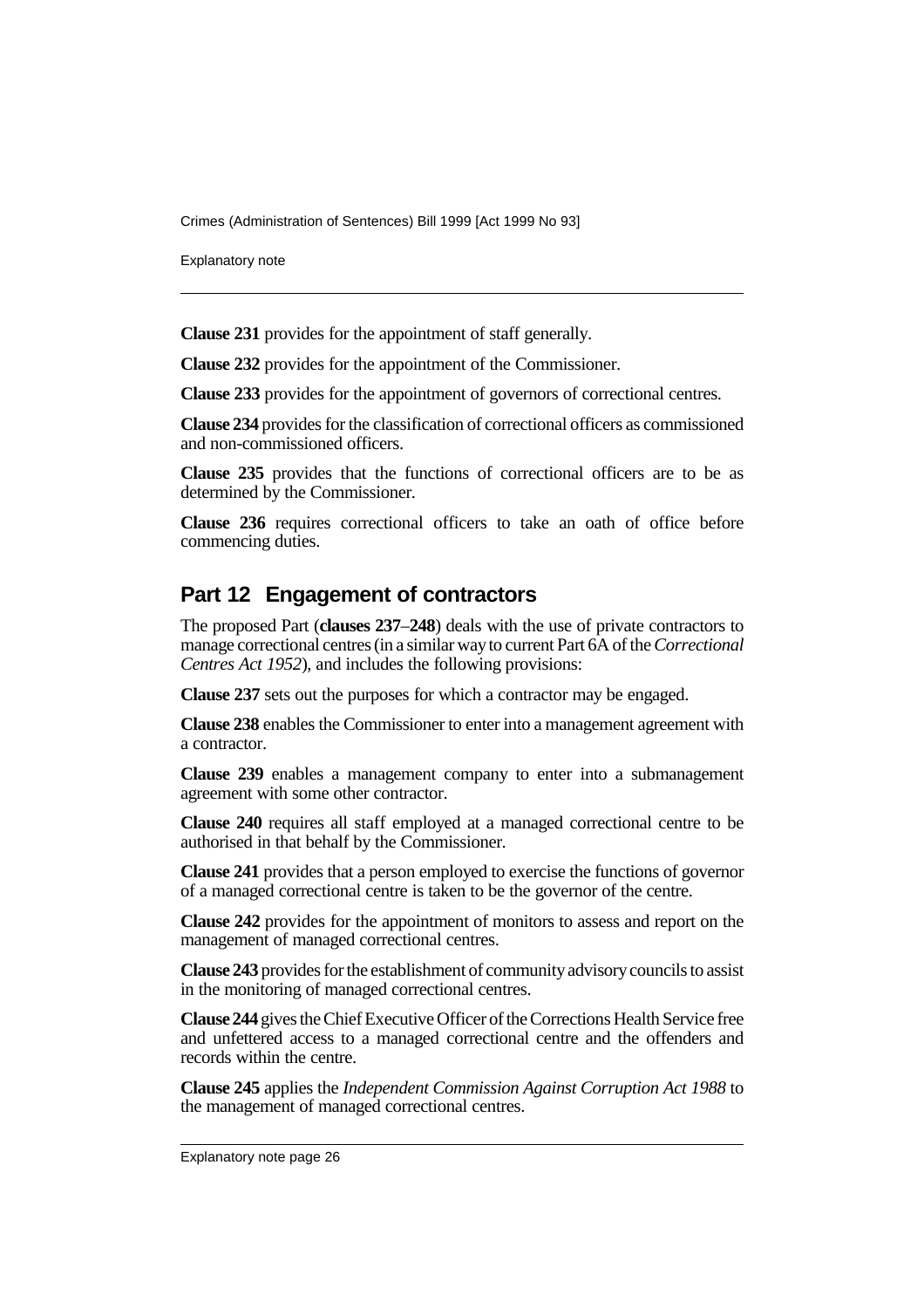Explanatory note

**Clause 246** enables the Ombudsman to consider complaints about the management of managed correctional centres under the *Ombudsman Act 1974*.

**Clause 247** applies the *Freedom of Information Act 1989* to the management of managed correctional centres.

**Clause 248** enables the Commissioner to prepare minimum standards for the management of a managed correctional centre and for the tabling in Parliament of the standards so set.

# **Part 13 Custody or persons during proceedings**

The proposed Part (**clauses 249**–**253**) deals with general matters relating to the operation of the proposed Act (in a similar way to current section 42A of the *Correctional Centres Act 1952*), and includes the following provisions:

**Clause 249** defines certain words and expressions used in the proposed Part.

**Clause 250** allows persons in custody to be given into the keeping of a correctional officer for conveyance or detention during the course of criminal proceedings.

**Clause 251** provides for the declaration of a designated officer who is to be responsible for any persons who is in the custody of a correctional officer under the proposed Part.

**Clause 252** allows a person in custody to be accommodated in a correctional centre, police station or court complex while in the custody of a correctional officer under the proposed Part.

**Clause 253** provides that the proposed Part is to be subject to the *Children (Detention Centres) Act 1987*.

### **Part 14 General**

The proposed Part (**clauses 254**–**273**) deals with general matters relating to the operation of the proposed Act, and includes the following provisions:

**Clause 254** provides that a person's sentence of imprisonment is to be extended if the person is unlawfully absent from custody during the term of the sentence.

**Clause 255** provides for the effect of an extension of sentence under the proposed Act.

**Clause 256** provides for the establishment of a Victims Register.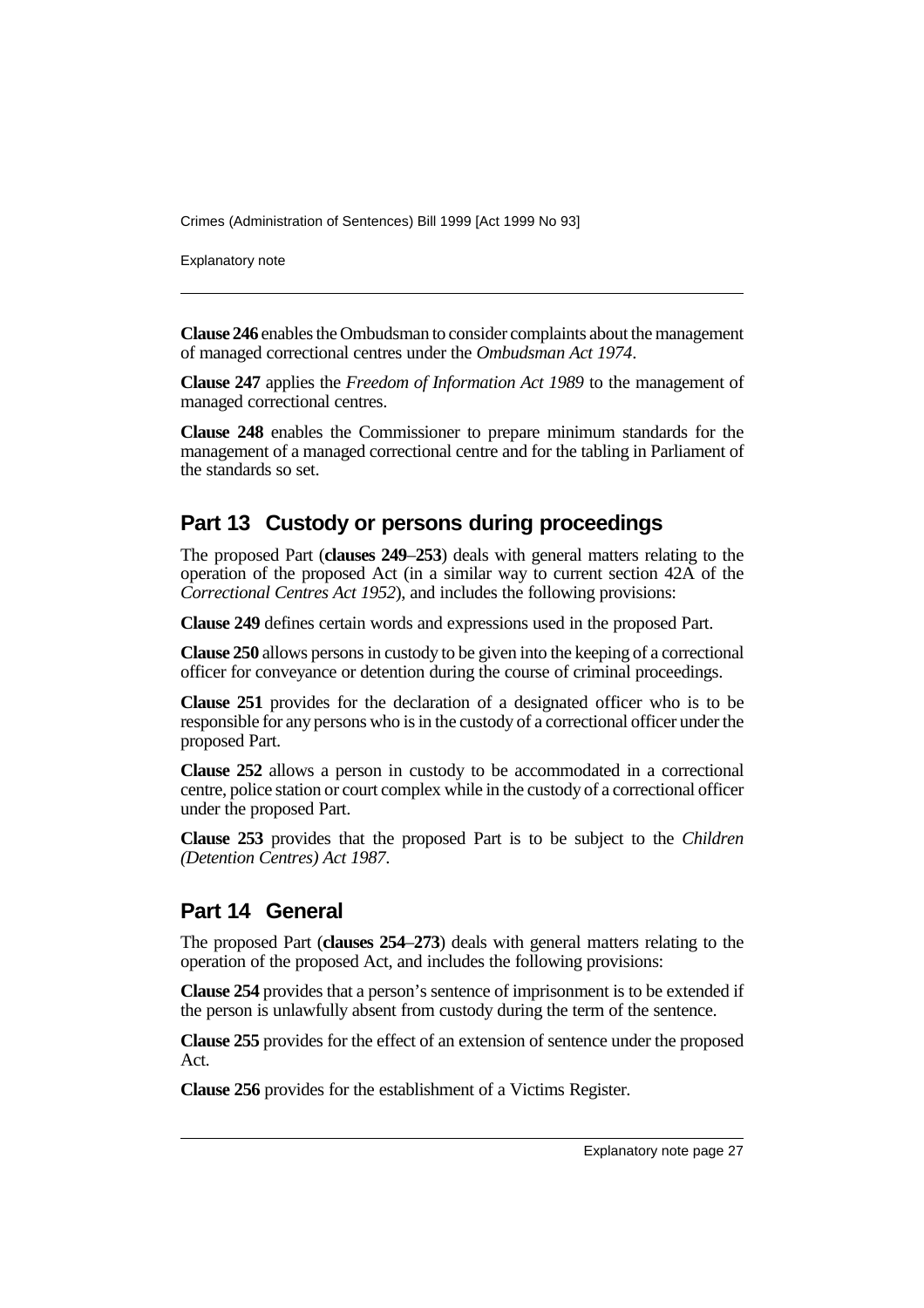Explanatory note

**Clause 257** prohibits the unauthorised disclosure of information obtained for the purposes of the proposed Act.

**Clause 258** provides for the Supreme Court to review the custody of persons remanded in custody in correctional centres.

**Clause 259** provides for the service of notices for the purposes of the proposed Act.

**Clause 260** provides for the issue of evidentiary certificates with respect to various matters.

**Clause 261** deals with the way in which warrants of commitment may be addressed.

**Clause 262** gives effect to warrants issued by the Commissioner or the Parole Board.

**Clause 263** excludes certain persons from personal liability for acts and omissions occurring in connection with the administration or execution of the proposed Act.

**Clause 264** prohibits the unauthorised wearing of a correctional officer's uniform.

**Clause 265** prohibits the impersonation of a correctional officer.

**Clause 266** provides for offences against the proposed Act or the regulations under the proposed Act to be dealt with by a Local Court constituted by a Magistrate.

**Clause 267** enables the Commissioner to make certain records and information available for research purposes.

**Clause 268** allows the Minister to fund certain bodies and organisations giving assistance to discharged offenders.

**Clause 269** preserves the functions of the Sheriff.

**Clause 270** preserves the prerogative of mercy.

**Clause 271** enables the Governor to make regulations for the purposes of the proposed Act, including regulations creating offences punishable by penalties not exceeding 20 penalty units.

**Clause 272** is a formal provision giving effect to Schedule 5 (Savings, transitional and other provisions).

**Clause 273** requires the proposed Act to be reviewed as soon as possible after the end of 5 years after it is assented to.